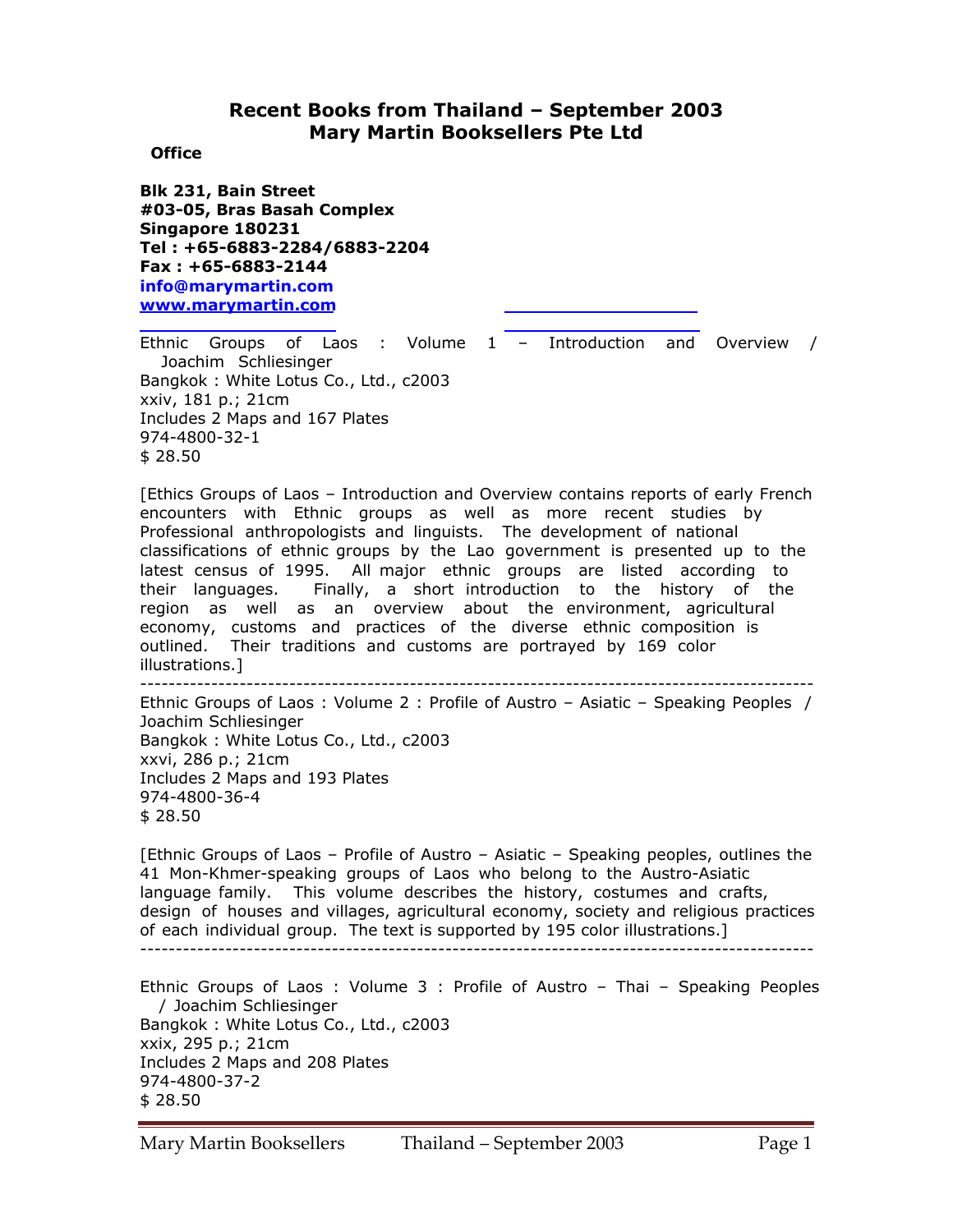[Ethnic Groups of Laos – Profile of Austro-Thai – speaking Peoples, represents each of the 39 Tai-speaking as well as the two Miao-Yao-speaking and the single Austronesian – speaking groups in Laos, with 210 color illustration. History, Costumes and crafts, design of houses and villages, agricultural economy, Society and religious practices of each individual group are described.]

-----------------------------------------------------------------------------------------------

Ethnic Groups of Laos : Volume 4 : Sino - Tibetan – Speaking Peoples / Joachim **Schliesinger** Bangkok : White Lotus Co., Ltd., c2003 xx, 272 p.; 21cm Includes 2 Maps and 125 Plates 974-4800-31-3 \$ 28.50

[Ethnics Groups of Laos – Sino Tibetan – Speaking Peoples, deals with each of the 10 Tibeto-Burman-speaking as well as one Sinitic – speaking group, clarified by 127 color pictures. An ample bibliography is attached for further reading.]

-----------------------------------------------------------------------------------------------

Cultural Diversity and Conservation in the Making of Mainland Southeast Asia and Southwestern China Regional Dynamics in the Past and Present – Collected Papers originally presented at Luang Prabang, Lao P.D.R. 19-20 February 2002 / Edited by Hayashi Yukio and Thongsa Sayavongkhamdy

Bangkok : Amarin Printing and Publishing Company Limited, [Center for Southeast Asian Studies, Kyoto University, Kyoto], 2003

xxxvii, 423 p.; 21cm 974-272-686-8 \$ 30.00 -----------------------------------------------------------------------------------------------

Chulakantamangala : The Tonsure Ceremony as Performed in Siam / G.E. Gerini 2<sup>nd</sup> Edition Bangkok : The Siam Society, 1976 143 p.; ill.; 26cm \$ 8.00 -----------------------------------------------------------------------------------------------

The Tribal Peoples of Southwest China : Chinese Views of the Other Within / Nicholas Tapp and Don Cohn Bangkok : White Lotus Co., Ltd., c2003 147 p.; 30cm Includes Plates 974-4800-30-5 \$ 41.75

[The Tribal Peoples of Southwest China casts a unique light on the tribal minority peoples of China's southwestern frontier region. These charming and realistic paintings, from the Miao albums of the late eighteenth and nineteenth centuries provide a wealth of ethnographic detail on the ordinary, everyday lives of people like the Hmong and other Miao groups, the Yao and the Yi, and the speakers of the Tai Languages. We see them transplanting rice, hunting and weaving, performing acts of robbery, marrying, celebrating festivals, and mourning the dead. Although the pictures may have been produced partly n response to China's mission to colonise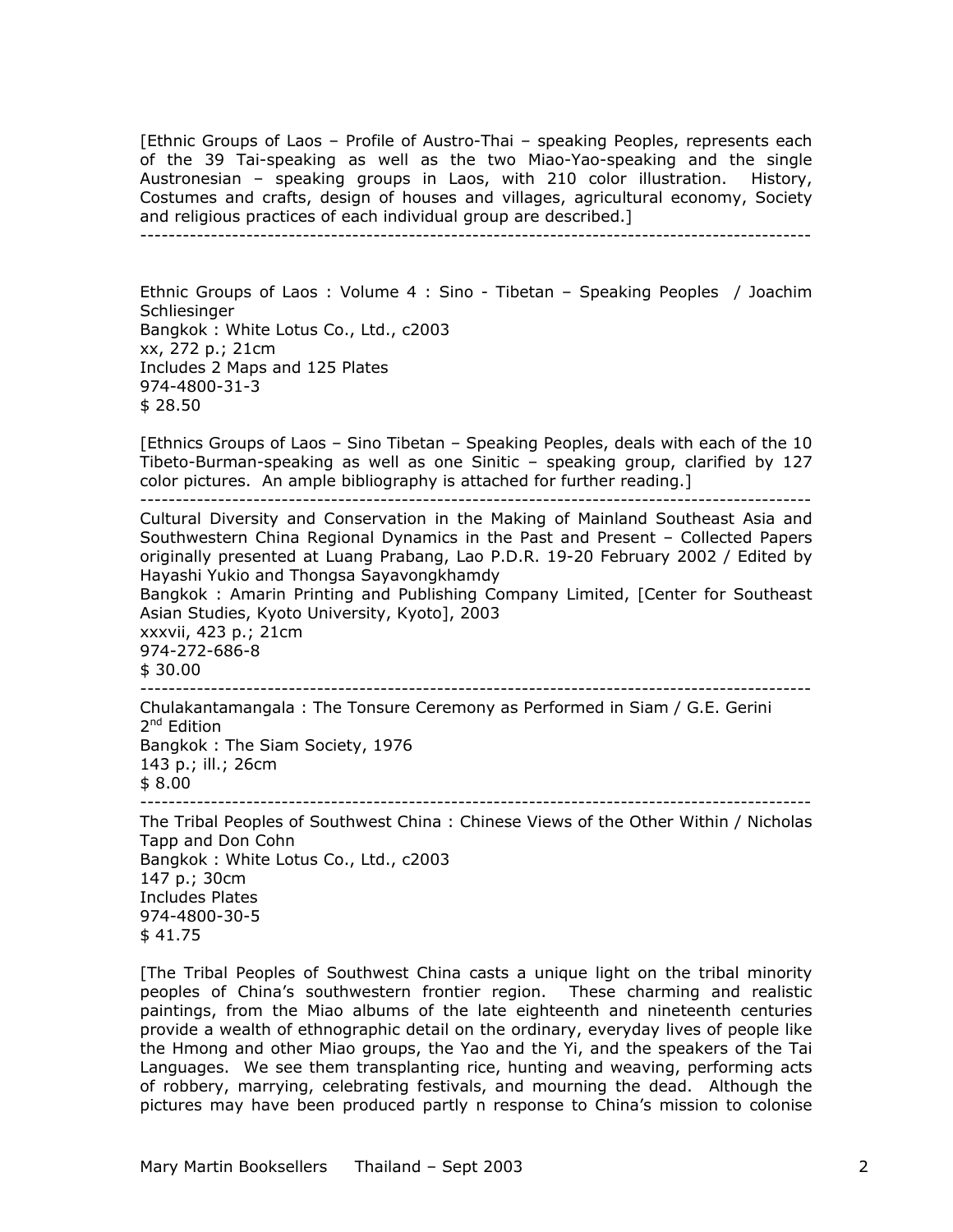and subdue the southwest, there is a lively warmth and sympathy in many of these images which speak to a common understanding of humanity. Here, for the first time in print, an entire Album has been reproduced, together with samples from two other Albums, from the collections at the British Library. The illustrations are accompanied by their Chinese text and translations, ethnographic notes and an introduction by Nicholas Tapp.]

-----------------------------------------------------------------------------------------------

Children of the Jade Dragon : The Next of Lijiang and their Mountain Neighbours the YI / Jim Goodman People and Culture of Southeast Asia S.n. : Asia Film House Pty Ltd., 1997 1997 235 p.; ill.; 30cm Includes Bibliography and Index 1-876437-01-4 \$ 65.00

[No province in China boasts the geographical and cultural diversity of Yunnan, Lijiang country, situated in the far northwest amidst breath – taking landscapes, is home to several of the province's ethnic minority groups. Two of the most interesting are the Naxi and their neighbours the Yi. Famous for their centuries – old musical tradition and unique pictographic writing system, the Naxi founded Lijiang, which is now the best – preserved traditional city in the country. In the nearby mountains live the YI, formerly a slave – holding society, now a proud and conservative people who have been little affected by the modernization taking place in China. Over Lijiang looms the snow – covered peak of Jade Dragon Mountain which dominates the lives of both peoples and has come to symbolize the region.]

----------------------------------------------------------------------------------------------- Proceedings of the  $6<sup>th</sup>$  International Conference on Thai Studies : Theme 1 -

Globalization : Impact on and coping strategies in Thai Soceity Chiang Mai:  $6<sup>th</sup>$  International Conference, 1996 345 p.; 30cm \$ 39.50

Proceedings of the  $6<sup>th</sup>$  International Conference on Thai Studies : Theme II – Cultural Crisis and the Thai Capitalist Transformation Chiang Mai:  $6<sup>th</sup>$  International Conference, 1996 493 p.; 30cm \$ 39.50

Proceedings of the  $6<sup>th</sup>$  International Conference on Thai Studies : Theme III – Family, Community, and Sexual Sub-Cultures in the AIDS Era Chiang Mai:  $6<sup>th</sup>$  International Conference, 1996 226 p.; 30cm \$ 39.50

Proceedings of the 6<sup>th</sup> International Conference on Thai Studies : Theme IV, Volume 1 & 2 : Traditions and Changes at Local / Regional Levels Chiang Mai:  $6<sup>th</sup>$  International Conference, 1996 876 p.; 30cm \$ 90.00 (Set)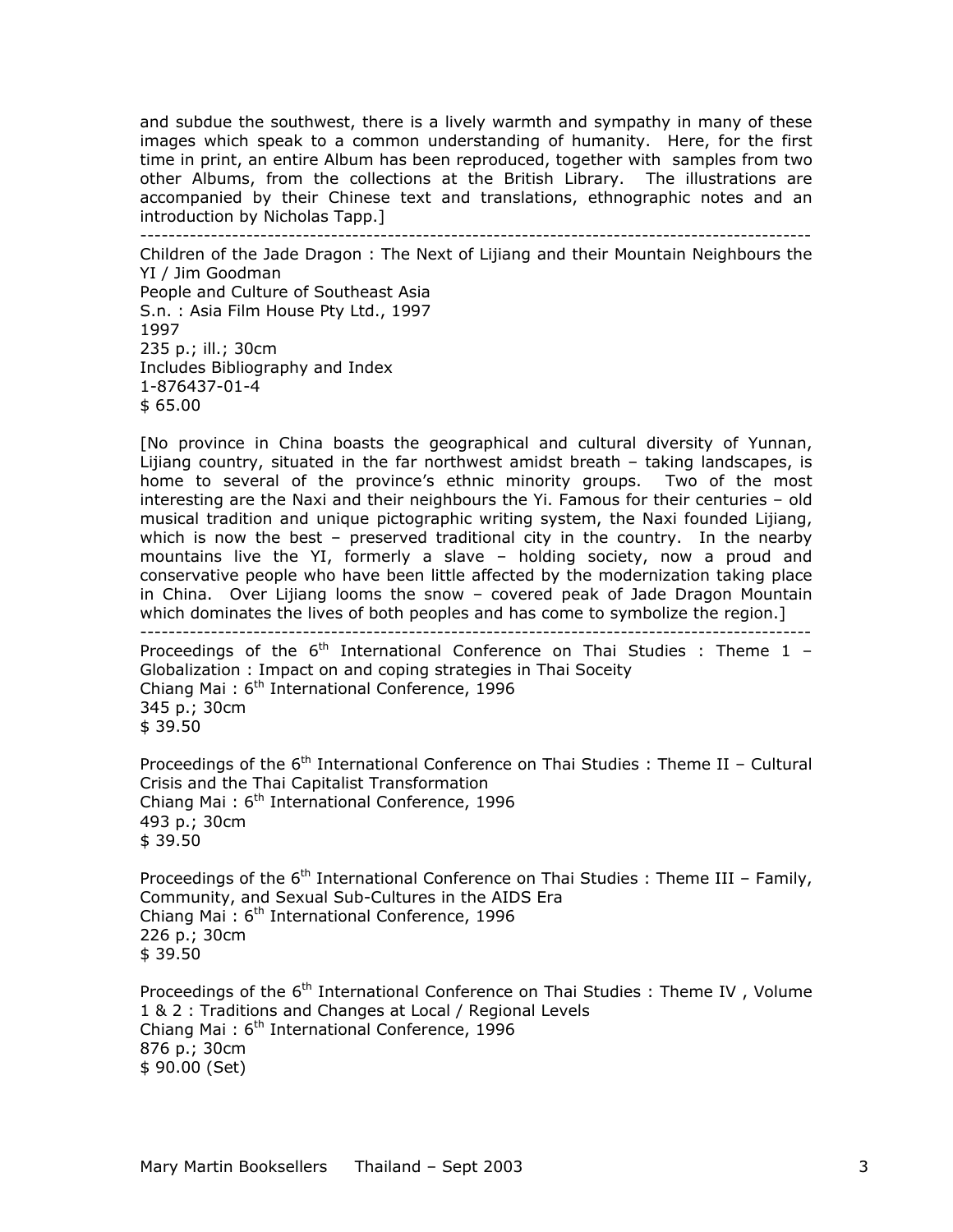Proceedings of the  $6<sup>th</sup>$  International Conference on Thai Studies : Theme V – Women, Gender Relations and Development in Thai Society Chiang Mai:  $6<sup>th</sup>$  International Conference, 1996 212 p.; 30cm \$ 39.50

Proceedings of the  $6<sup>th</sup>$  International Conference on Thai Studies : Theme VII – Toward a New Frontier of Thai Studies Chiang Mai:  $6<sup>th</sup>$  International Conference, 1996 319 p.; 30cm \$ 39.50

Proceedings of the  $6<sup>th</sup>$  International Conference on Thai Studies : Theme VIII – The State of Thai Studies : A Critical Reassessment Chiang Mai:  $6<sup>th</sup>$  International Conference, 1996 213 p.; 30cm \$ 39.50 -----------------------------------------------------------------------------------------------

#### **ART**

The Historical Environment and Housing Conditions in the "36" Old Streets" Quarter of Hanoi – A Conservation Study (Studies in Human Settlement Development in Asia / Hoang Huu Phe and Yukio Nishimura Bangkok : Division of Human Settlements Development Asian Institute of Technology, c1990 x, 75 p.; ill; 28 cm HSD Research Report No.23 974-820-1384 \$ 10.00 ----------------------------------------------------------------------------------------------- Introducing Thai Ceramics : Also Burmese and Khmer / J C Shaw

Second Edition S.L. : S.N., c1988 111 p.; ill.; 25 cm Includes Bibliography and Maps 974-7315-04-1 \$ 20.00

-----------------------------------------------------------------------------------------------

Prambanan : Sculpture and Dance in Ancient Java - A Study in Dance Iconography / Alessandra Iyer Bangkok : White Lotus Co., Ltd, c1998 xii, 211 p.; ill.; 21cm Includes Bibliography and Index 974-8434-12-5 \$ 20.00

[Prambanan : Sculpture and Dance in Ancient Java a Study of the dance reliefs of the ninth century AD temple of Siwa at the Prambanan complex in central Java. Previous attempts at identification of these ancient reliefs were hampered by inadequate movement analysis of the dance portrayed but in this book, for the first time, a complete identification is presented, through a re-interpretation of the archaeological data.

Using both movement analysis and comparison with an authoritative reconstruction model, the author rigorously examines each of the 62 reliefs and identifies them as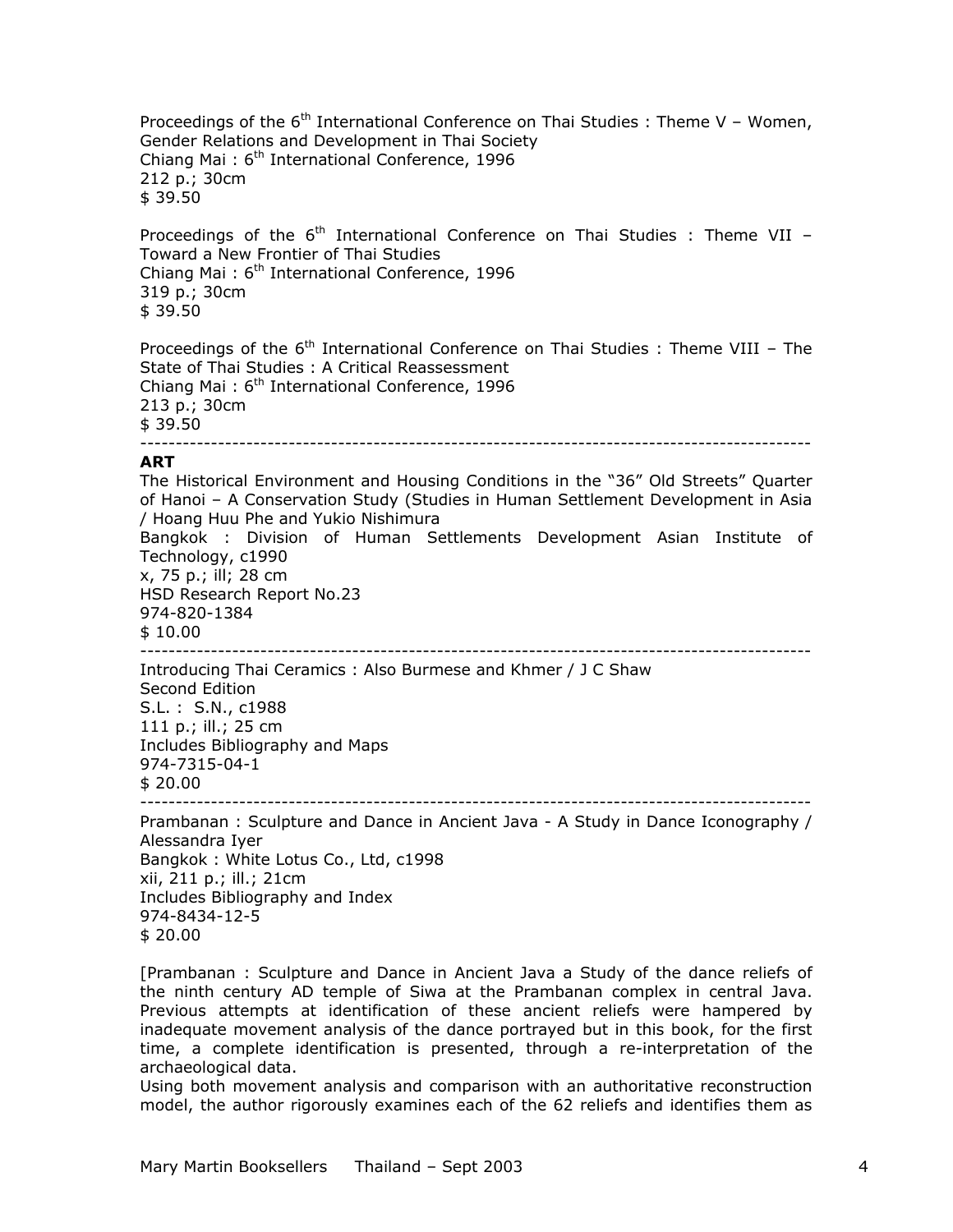representations of the Karana of the Sanskrit Text from India on dance and drama, the Natyasastra.

These reliefs almost certainly depict lord Siwa. They point to the presence throughout Asia of the Karana dance tradition wherever Saivism flourished and as they predate any equivalent series found in India, they suggest that the idea of Karana sculptural series originated outside India and only subsequently reached the subcontinent.

The text is complemented by photographs and Line drawings.]

----------------------------------------------------------------------------------------------- Burmese Buddhist Sculpture : The Johan Moger Collection / Otto Karow Reprint Bangkok : White Lotus Co., Ltd, c2003 162 p.; ill.; 29 cm Includes Bibliography 974-8495-53-1  $$42.50$ 

[Offers the reader an admirable survey and description of a sacral art that is yet too little studied, the rich Burmese tradition. Of Particular Importance in this collection are the pieces forged in the Shan States depicting various incidents in the life of the Buddha as well as the many pieces representing the Buddha in royal attire, herein designated the "Jambupati" – type. Whether the artifacts displayed are of narrative scenes, single figures, votive stupas, or house temples we have in this collection the full range of craftsmanship expressing, in various "gradients of quality", Burmese Buddhist iconographic ideals.]

-----------------------------------------------------------------------------------------------

Scholars' Rocks In Ancient China : The Suyuan Stone Catalogue / Kemin Hu Bangkok : Orchid Press, 2002 xi, 163 p.; ill.; 29 cm Includes Bibliography and Index 974-524-016-8 \$ 75.00

[Interest in scholar's stones, collected by Chinese literati and artists since the Tang dynasty, has exploded in the West Over the Last several years, with over a dozen major exhibits mounted in museums around the world. Yet there exists only a handful of titles in English on the subject, and important texts such as the Suyuan Stone Catalogue, China's most comprehensive illustrated book on the subject, has never been translated. With its illuminating anecdotes and well-rendered wood-block illustrations, it is an invaluable reference book for the study of ancient Chinese scholar's rocks.

There are about a hundred illustrations of stones or stone types in the suyuan catalogue, form which author Kemin Hu has chosen to focus on twenty of the historically most significant. She then provides translated text, original illustrations, and commentary based on a lifetime of study and collecting. These stones are used as a springboard for an extended discussion of the connoisseurship has collection of scholars' stones, thoroughly illustrated with prints, paintings, and related materials, and especially, photographs of the finest stones from modern collections. With its 188 illustrations, informative notes, character list, and bibliography, Scholars rocks in Ancient China is destined to enrich greatly the literature on stone collecting.]

-----------------------------------------------------------------------------------------------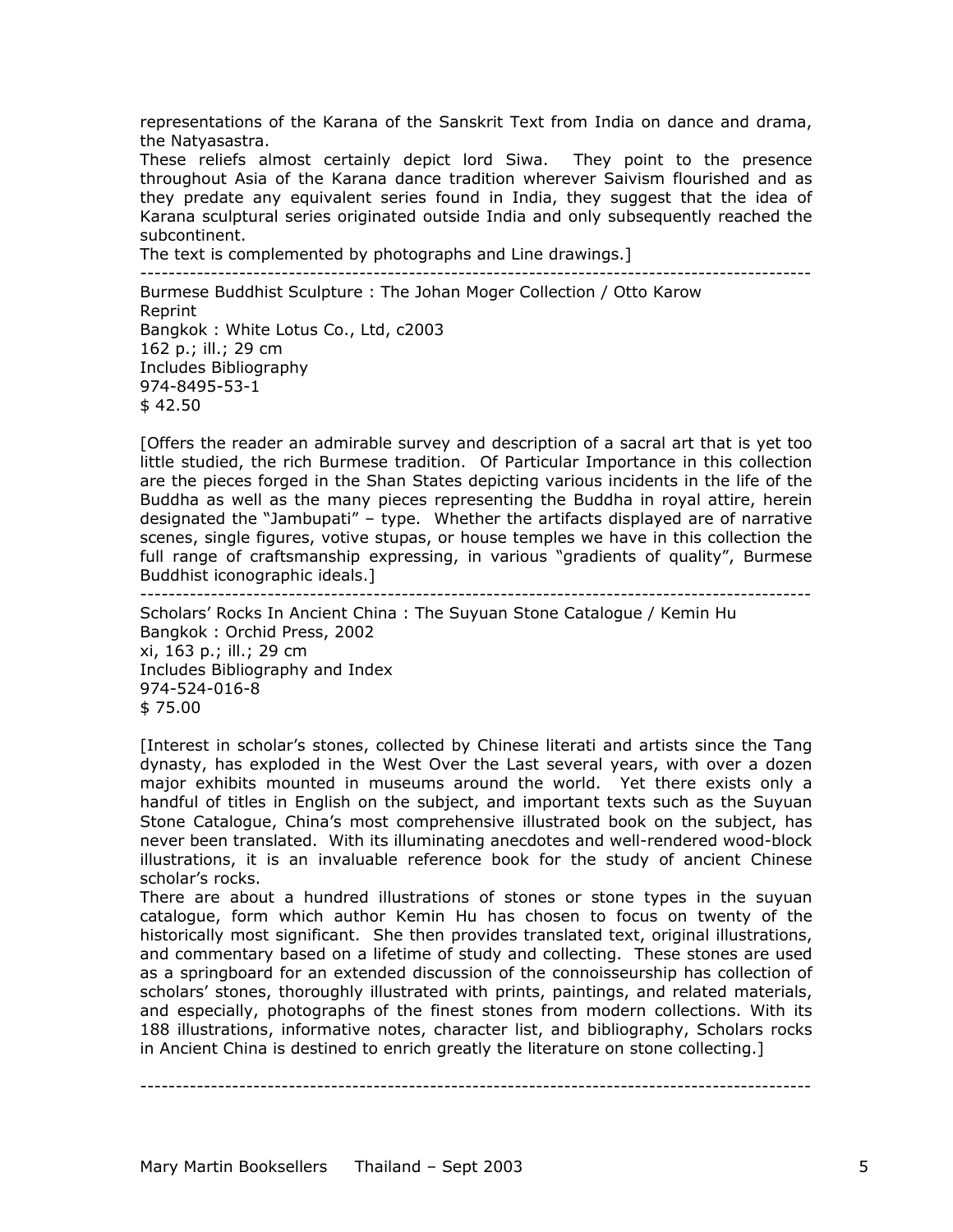The Buddhist Murals of Pagan : Timeless vistas of the cosmos / Claudine Bautze-Picron Bangkok : Orchid Press, c2003 xiv, 242 p.; ill.; 29 cm Includes Bibliography and Index 974-524-025-7 \$ 75.00

[This comprehensive study covers, for the first time, not only the murals found within temples near the historic city of Pagan, but also those within the monuments scattered elsewhere over the Pagan plain. Following an initial iconographic analysis, the author

Proceeds to reconstruct the overall vision of the murals within the broader context of the interior spaces of the temples, revealing these monuments as visualizations of the Buddhist cosmos and reflecting the cosmological nature of the Buddha. Author Bautze – Picronis an authority on early Indic Buddhist art and her erudite descriptions of these lost treasures are complemented by a magnificent photographic record of the surviving murals themselves. Essential reading for all with interest in the history and diversity of Buddhist art.]

-----------------------------------------------------------------------------------------------

# **Communication & Journalism**

Asia Pacific Media Educator : Issue 12/13, December 2002 (Thematic Issue : New Media and Journalism in Asia : Freedom of Expression, Censorship and Ethics) / Edited by James Gomez Australia : Asia Pacific Media Educator, Graduate School of Journalism, University of Wollongong 233 p.; 23cm ISSN : 1326-365x \$ 15.00

-----------------------------------------------------------------------------------------------

#### **ECONOMICS**

Population Dynamics and Community Forestry in Thailand : Understanding and Incorporating population Issues into Forestry Development Plans and Programs / Bencha Yoddumnern-Attig

Thailand : Institute for Population and Social Research, Mahidol University, c1999 iii, 55 p.; 24cm

(Mohidol University, Institute for Population and Social Research Publication : No.240 974-662-995-6

1. Thailand – Population

2. Population – Environmental aspects

- 3. Community Forests Thailand Demographic aspects
- \$ 6.00

-----------------------------------------------------------------------------------------------

Financial Reforms in Thailand / Pakorn Vichyanond Bangkok : Thailand Development Research Institute, c2000 xvi, 58 p.; 26cm 974-85940-4-1 \$ 10.00

[The 1997 financial crisis in Thailand was largely due to mismanagement of financial liberalization. Policy consistency and readiness of financial Institutions as well as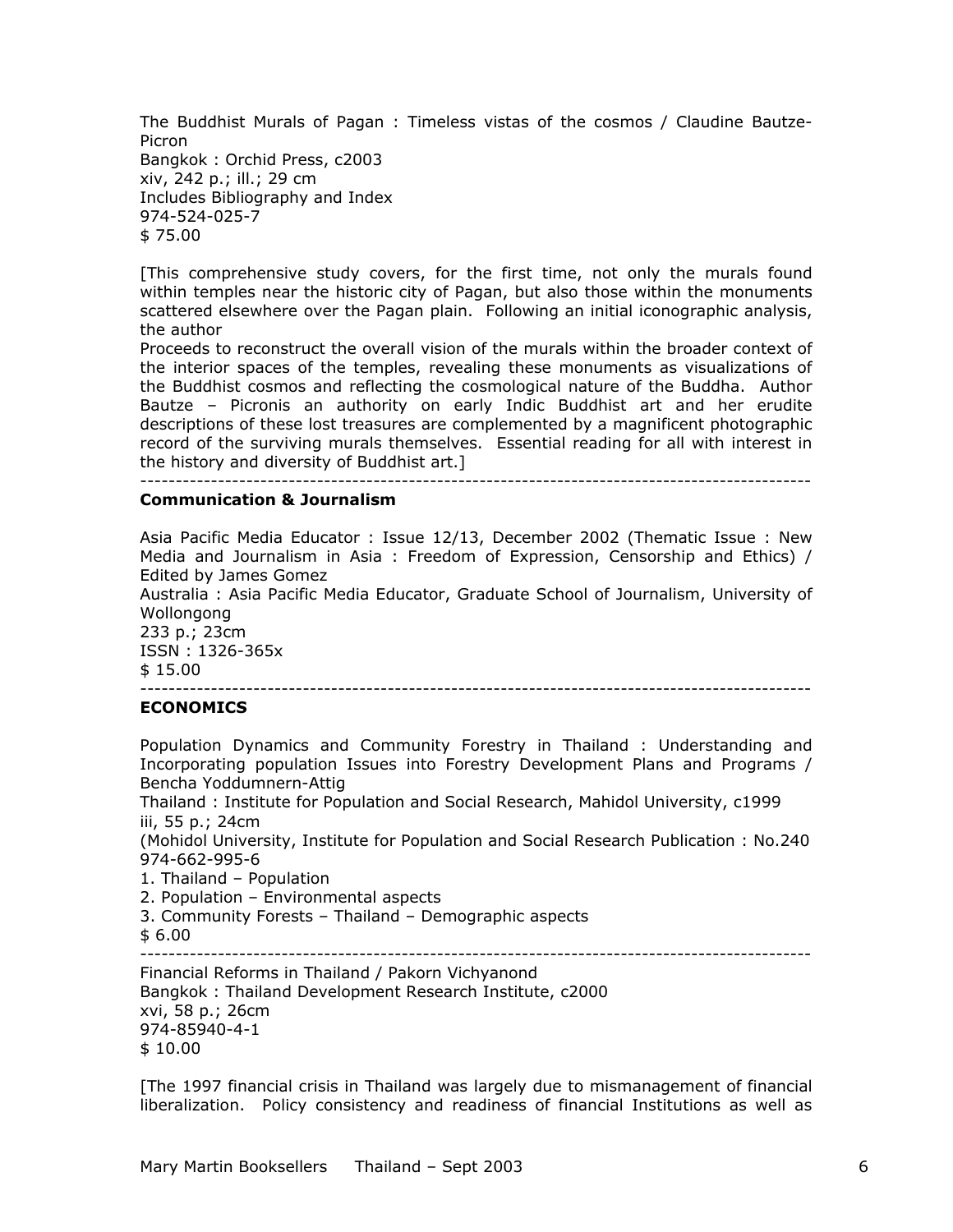their regulators prove to be extremely essential or prerequisites before any change is to be introduced. After the crisis, the authorities were fairly successful in segregating viable financial institutions from unviable ones, improving supervision, upgrading asset classification and provisioning, encouraging mergers and acquisitions, allowing more foreign participation, and recapitalization. In addition, prudent macroeconomic policy was undertaken despite the economic downturn and social outcry. All these efforts resulted in greater foreign investors; confidence and exchange rate stability. Nevertheless, to cope well with future dynamism in global financial markets, better regulations and supervision are equally important and needed as development of financial institutions human resources and good corporate governance. In addition, local capital markets as well as private business corporations, especially the SME, should not be neglected.] ----------------------------------------------------------------------------------------------- Capacity Building for Local Resources Decentralization (Proceedings of Asia-Pacific International Conference- 13-16, November 2001) Thailand : Faculty of Humanities and Social Sciences, Naresuan University, Phitsanulok, (The Japan Foundation Asia Center) xvi, 289 p.; 24cm 974-90408-9-1 \$ 10.00 ----------------------------------------------------------------------------------------------- A Strategy for Thailand's Trade Diplomacy (A Report prepared for the Thailand Development Research Institute Project on Restructuring the Thai Ministry of Commerce) / Robert Wolfe Thailand : Sectoral Economics Program, Thailand Development Research Institute, 1997 ii, 30 p.; 30cm \$ 10.00 ----------------------------------------------------------------------------------------------- World – Trade Patterns and Contemporary Issues in International Trade Policy / Wirjanto Tony Thailand : Sectoral Economics Program, Thailand Development Research Institute, 1999 iii, 52 p.; 30cm  $$10.00$ ----------------------------------------------------------------------------------------------- Thai Agriculture : Golden Cradle of Millennia / Lindsay Falvey Bangkok : Kasetsart University Press, c2000 xv, 459 p.; 22cm Includes Index

974-553-816-7 1. Agriculture -- Thailand \$ 38.00

[Thai agriculture is traced prehistory, agro-cities, and religious empires with immigrant Tai, to a sustainable wet glutinous rice culture which shaped institutions for an exporting society. Agriculture's provision of security and wealth increased with population and Chinese and European agribusiness, until accessible land was expended. Employment, crisis resilience, self-sufficiency, rural social support, and culture were maintained through agriculture, although hampered by institutional orientations to taxation more than research and education. Thailand is one of the world's few major agricultural exporters, leading in rice, rubber, canned pineapple, Black Tiger Prawn and regional chicken meat. If feeds some four times its population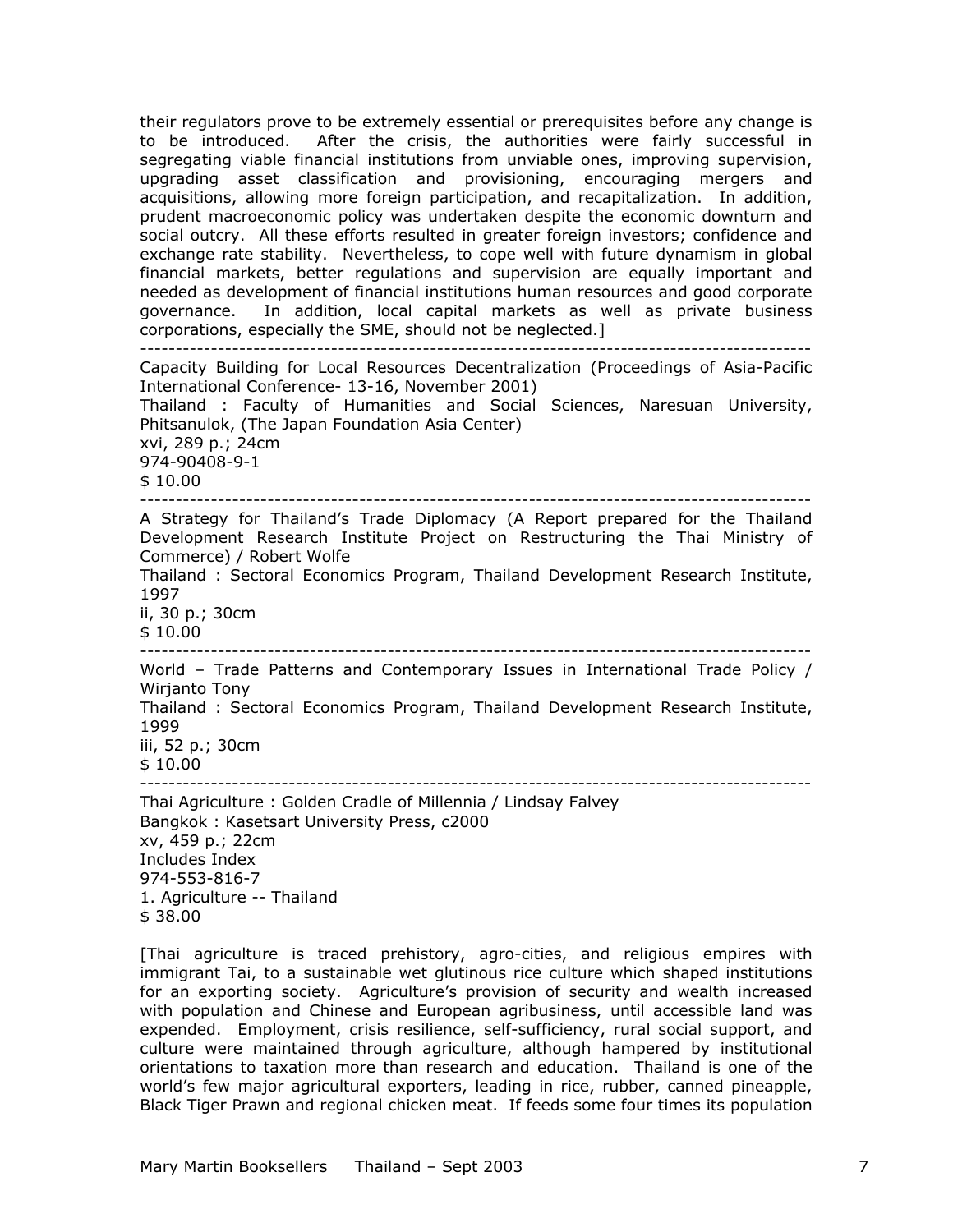from less intensive agriculture than its neighbours. Issues remain in poverty, education, research, governance, national debt, and sensitive alternatives for small – holders. Post advantages in irrigation, administration, export, multinational agribusiness, negotiation, retained potential and acceptance of new ideas, suggest that Thailand should remain a major agricultural country as environmental and religious concerns contribute to its unique agriculture.]

-----------------------------------------------------------------------------------------------

#### **HISTORY**

The Memoir of Keiko Karayuki-San in Siam / Prateep Chumpol (Translated by ) Chiradei Diskaprakai Bangkok : Numfon Publishing Co., Ltd., c2003 201 p.; ill; 21cm 974-688-294-5 \$ 12.00

The details of the story explain the suffering facts, happiness and hope of 'Keiko', a girl from the Village of Shimbara, Nagasaki, who were deported to Siam in 1883- 1893

----------------------------------------------------------------------------------------------- Port Cities and Trade in Western Southeast Asia / (Adviser) Withaya Sucharithanarugse Bangkok : Institute of Asian Studies Chulalongkorn University, 1998 140 p.; 21cm 974-639-910-1 1.International trade 2.Harbors – Southeastern \$ 10.00 -----------------------------------------------------------------------------------------------

The Hill of Fire / Monica Bose Bangkok : Orchid Press, c2002 163 p., ill; 21cm Includes Bibliography and Index 974-524-003-6 Asian Portraits \$ 20.00

This is a fascinating account of a courageous woman's search for truth carried to the very heart of Buddhism and Hinduism. Suzanne Alexandra Curtil, a talented doctor, dancer and diviner left her native france in 1924 for India. There she became a Buddhist priestess, the first woman to enter the Southern Buddhist or Theravada religious order in 800 years.

-----------------------------------------------------------------------------------------------

The Connection Phuket Penang and Adelaide / Ian Morson Bangkok : The Siam Society, 1993 xii, 126 p.; 22 cm Includes Bibliography 974-8298-24-8 \$ 15.00

'A Short Account of Francis Light :  $18<sup>th</sup>$  Century Merchant Adventurer, Resident of Phuket and Founder of Penang also His Son, William, Founder of Adelaide'

-----------------------------------------------------------------------------------------------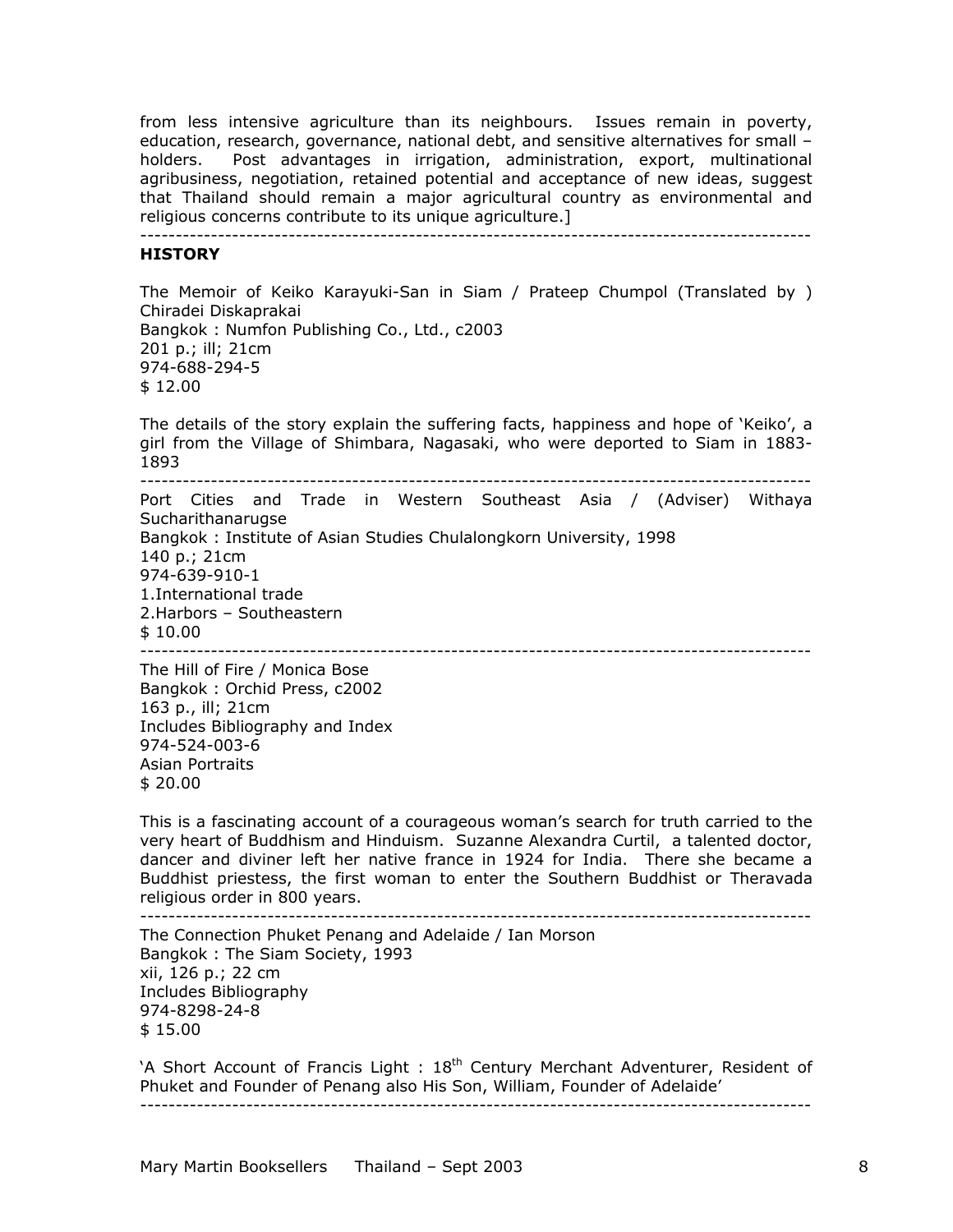William Woodville Rockhill : Scholar-Diplomat of the Tibetan Highlands / Kenneth Wimmel Bangkok : Orchid Press, c2003 xv, 238 p.; 25 cm Includes Bibliography and Index 974-524-022-2 \$ 31.20 -----------------------------------------------------------------------------------------------

Pilpay's Fables / Sir Richard Burton, (Edited by) Thomas E. Cox Bangkok : Orchid Press, c2003 xx, 74 p.; ill; 22 cm Includes Bibliography 974-524-028-1 \$ 30.00 Burton's Long forgotten first translation written in 1847 and never before published. -----------------------------------------------------------------------------------------------

The Gold and Silver Road of Trade and Friendship: The Mcleod and Richardson Diplomatic Missions to Tai States in 1837 / Volker Grabowsky and Andrew Turton Chiang Mai : Silkworm Books, c2003 xxviii, 624 p.; 23 cm Includes Index 974-957-509-1 1.Government mission – Asia, Southeastern – History –  $19<sup>th</sup>$  century 2.Diplomatic and consular service, British - Asia, Southeastern - History  $-19^{th}$ **Century** \$ 60.00

[When British diplomats McLeod and Richardson set out on their missions to Tai states in December 1836, their aim was trade and friendship. Captain William Couperus McLeod and Dr David Richardson, both of the East India Company Madras Army, travelled from Moulmein on elephants, horses, and in the caravans of traders, to the present-day regions of the Shan States in Burma, northern Thailand, and Sipsong Panna in China. As the first Europeans to officially visit the region, they experienced some extraordinary social and cultural encounters.

Grabowsky and Turton provide an analytical commentary on the journals, and on the conditions and contexts of their writing and subsequent use. The authors set the information in the journals in the context of indigenous Tai language sources. They also present completely new research on the British settlement in the Tenasserim Provinces of peninsular Burma, along with the biographies of McLeod and Richardson, who appear, for the first time, as three -dimensional individuals.

 This volume is a state-of-the art example of how to; make archival material like these journals-journals which are among the finest of the period-accessible to a broad audience.] -----------------------------------------------------------------------------------------------

Journal of a Tour through Pegu and Martaban Provinces : In the Suite of Drs Mcclelland and Brandis / Robert Abreu Bangkok : Orchid Press, c2001 236 p.; 21cm 974-524-000-1 First Published in 1858 Itineraria Asiatica : Burma : Vol. VII \$ 18.50 -----------------------------------------------------------------------------------------------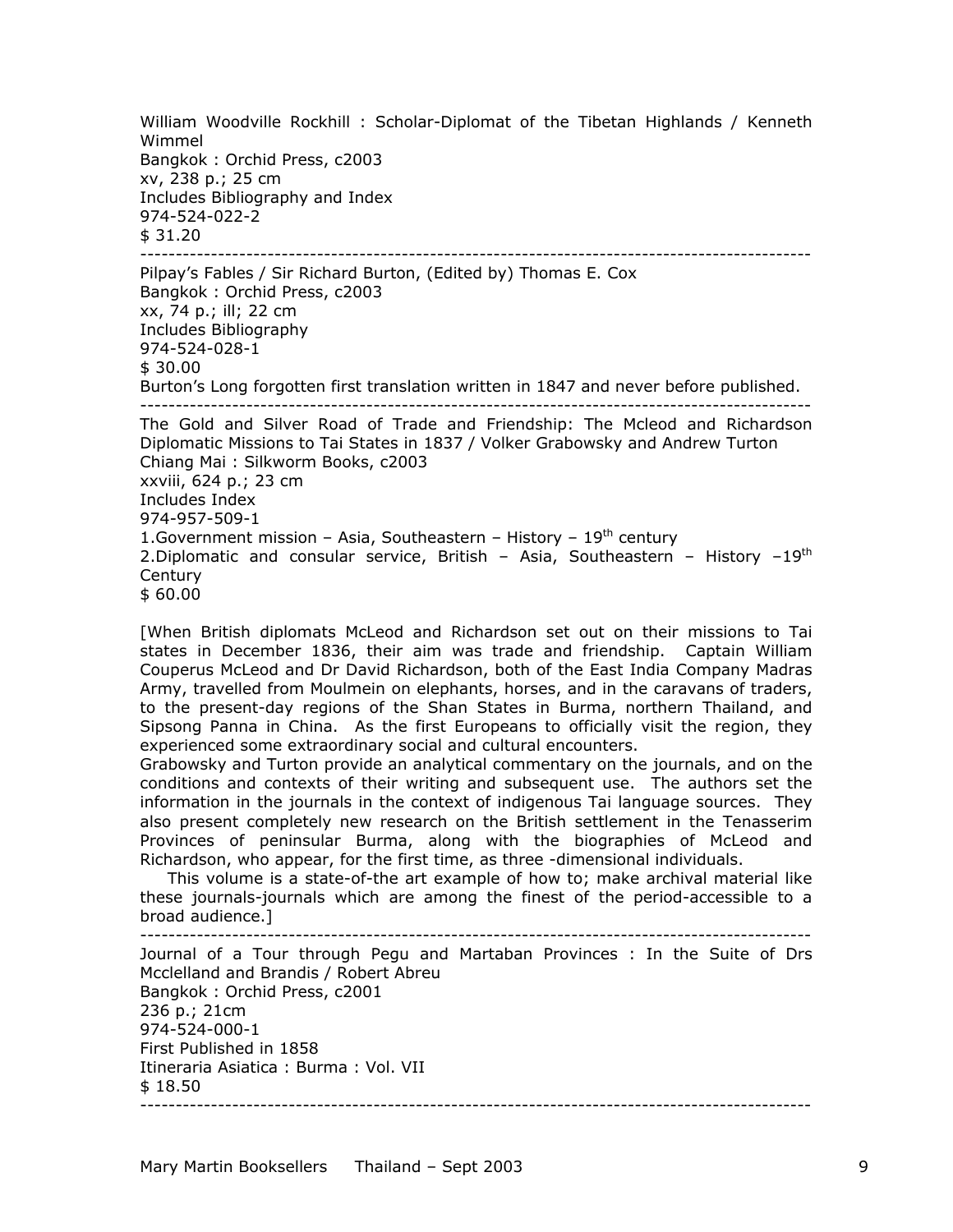Caron and Schouten : The Mighty Kingdoms of Japan and Siam  $(1671)$  = Francois Caron and Joost Schouten : A Tarue Description of the Mighty Kingdom of Japan and SIAm) / Translated by Roger Manley Bangkok : The Siam Society, 1986 152 p.; 21cm 974-8289-08-6 \$ 12.00 -----------------------------------------------------------------------------------------------

Early Accounts of Phetchaburi / (Edited) Michael Smithies Bangkok : The Siam Society, 1987 xvii, 90 p.; ill; 22cm 974-8298-10-8 \$ 10.00

[Presented in this volume are ten  $19<sup>th</sup>$  century texts about Phetchaburi, all originally published in English, the first being by no less a person than king Mongkut himself, and the others by a variety travellers and residents.

The book is embellished by contemporary drawings and provides a fascinating picture of a town which, now, as in the last century, is an excursion point of considerable interest.]

-----------------------------------------------------------------------------------------------

Sixteen Years in the land of Death : Revolution and Reeducation in Laos / Nakhonkham Bouphanouvong, Translated by Gregory H. Green Bangkok : White Lotus Co., Ltd, c2003 xxii, 258 p.; 21 cm 974-4800-35-6

\$ 22.00

[During that time he suffered through hard labor, torture and near starvation along with many other high-ranking Royal Lao government and army officials, many of whom did not live to tell of their own experience. Prior to his imprisonment Nakhonkham endured three decades of civil war in Laos. He left the capital city of Vientiane and his life as a student behind in 1945 to join the nationalistic Lao Issara movement where he worked as a soldier, propagandista and writer through the 1950's. Nakhonkham later witnessed the Lao Issara's transformation in eastern Laos into a full-fledged communist revolution. Not convinced by the communist rhetoric, he left to join the Neutralist faction formed in the early 1960's.]

-----------------------------------------------------------------------------------------------

Breaking New Ground In Lao History : Essay on the Seventh to Twentieth Centuries / Edited by Mayoury Ngaosrivathana and Kennon Breazeale Chiang Mai : Silkworm Books, c2002 xv, 383 p.; 21 cm Includes Index 974-7551-93-4 \$ 20.00

[The essays in this volume form a rich collage o the central Mekong basin spanning nearly 1,400 years of history. Gathered from an international group of scholars, each with a unique approach to the region, this research draws upon materials in more than a dozen language scattered in archives around the world. Contributors include the two editors, as well as Martin Stuart-Fox, Tatsuo Hoshino, Souneth Phothisane, pheuiphanh Ngaaosrivathana, Meg O' Donovan, Tran Van Quy, and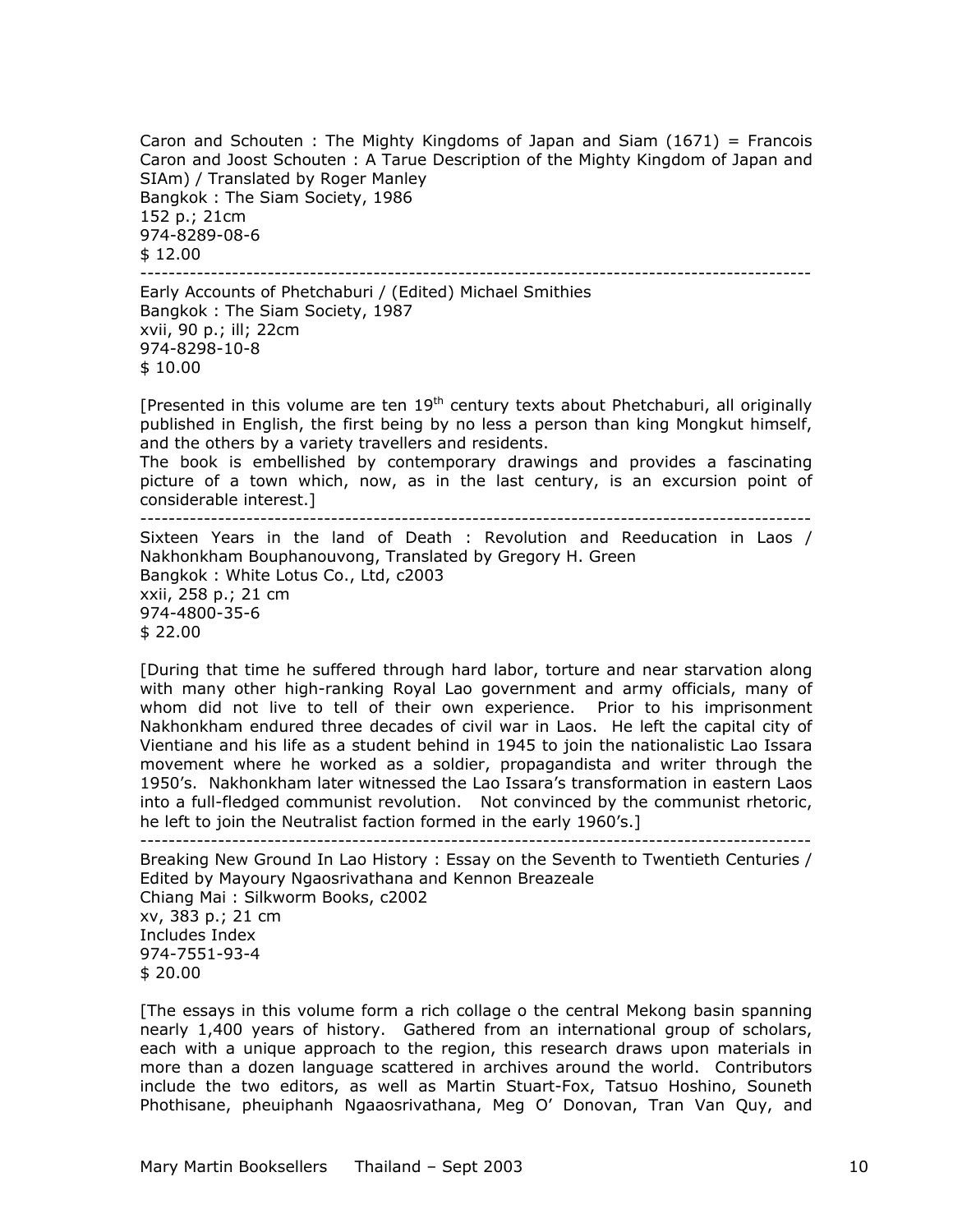Bernard Gay. This Collection breaks new ground, and is certain to stimulate new questions, ideas, and research. It is an invaluable new resource in Lao history.]

-----------------------------------------------------------------------------------------------

Phaulkon : The Greek First Counsellor at the Court of Siam : An Appraisal / George A. Sioris

Bangkok : The Siam Society Under Royal Patronage, c1998

xvi, 142 p.; ill.; 21cm

Includes Bibliography

974-8298-41-8

\$ 15.00

[As writer and diplomat, George A. Sioris has achieved equal distinction in two careers. He has had a long and active interest in the cultures and history of Asia, especially in Japan, Thailand and India, has written in and about these countries, and has displayed a special affinity for analyzing cross-cultural contacts and the resultant transformations in individuals and nations. He was the first Ambassador of Greece to Thailand to be resident in that country. In 1993 he became Ambassador of Greece in Japan. ]

-----------------------------------------------------------------------------------------------

Voyage To Siam : Performed by six Jesuits, sent by the French King, to the Indies and China, in the Year, 1685 / Guy Tachard Reprint Bangkok : Orchid Press, c1999 308 p.; ill.; 19cm 974-8304-30-2 \$ 30.00 ----------------------------------------------------------------------------------------------- Our Trip To Burmah : With Notes on that Country / Charles Alexander Gordon Reprinted : 2002 Bangkok : Orchid Press, c2002 265 p.; ill.; 18 cm 974-524-002-8 \$ 18.75 Peter Aufschnaiter's Eight Years in Tibet / Compiled and Edited by Martin Brauen Bangkok : Orchid Press, c2002 208 p.; ill.; 25 cm Includes Bibliography and Index 974-524-012-5 \$ 33.50 ----------------------------------------------------------------------------------------------- The British Club Centenary (1903-2003) : A Celebration of Anglo-Thai Relations / John Hoskin Bangkok : Mark Standen Publishing Company Limited, c2003 120 p.; ill.; 24 cm  $$60.00$ ----------------------------------------------------------------------------------------------- Bangkok Then and Now / Steve Van Beek Nonthaburi, Thailand : AB Publications, c1999 131 p.; ill.; 22 cm 974-876-160-6 \$ 35.00 -----------------------------------------------------------------------------------------------

Ayutthaya : A World Heritage / Edited by Khunying Kanita Lekhakula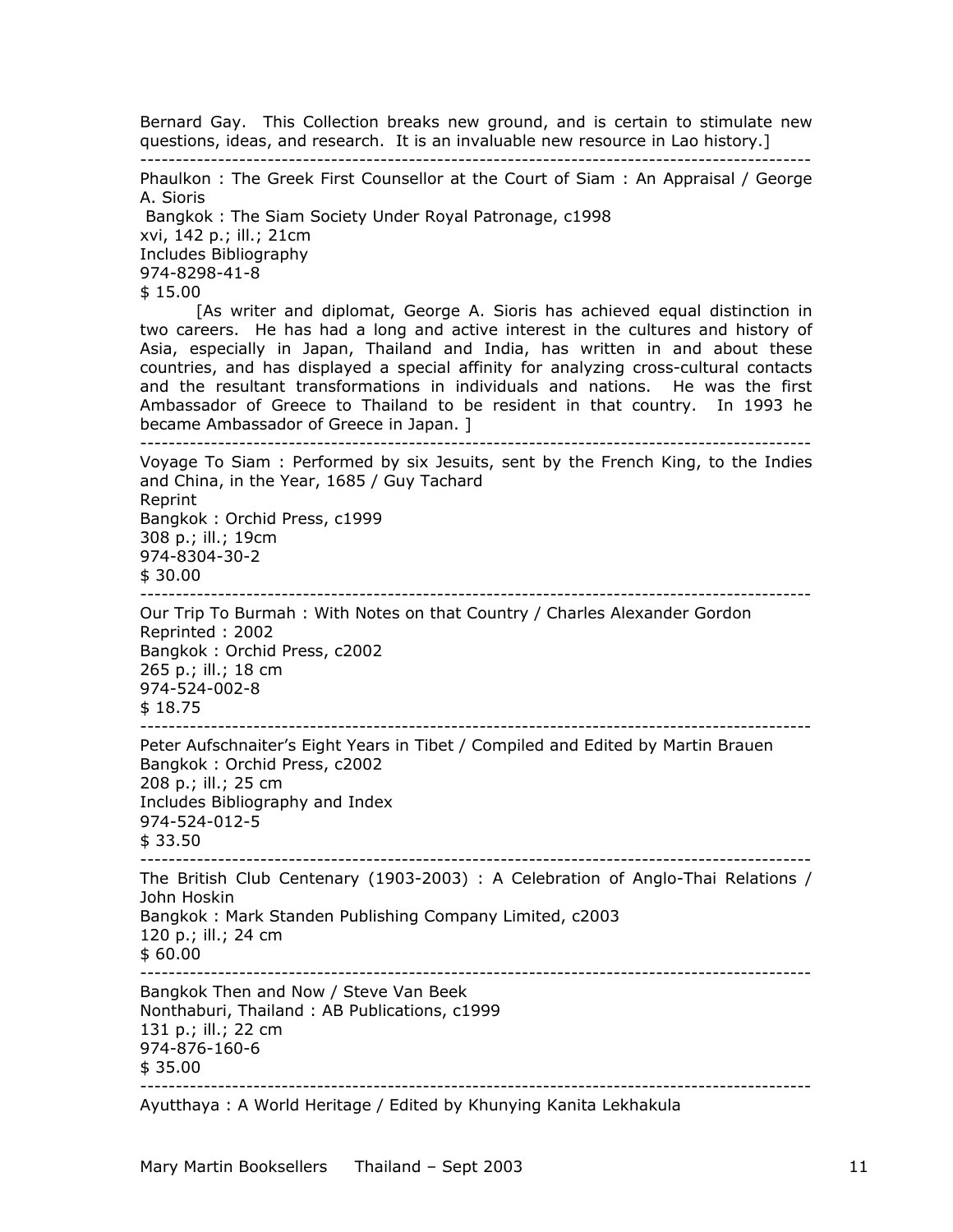Bangkok : Tourism Authority of Thailand, 2000 191 p.; ill.; 26 cm 974-825-44-2 \$ 30.00 -----------------------------------------------------------------------------------------------

Twentieth Century Impressions of Siam : Its History, People, Commerce, Industries, and Resources / Arnold Wright Oliver T. Breakspear Bangkok : White Lotus Co., Ltd, c1994 302 p.; ill.; 30 cm 974-8495-00-7 \$ 41.75 [Twentieth Century Impressions of Siam was initially published, during the first decade of this century, as one of a series of books on South East Asia. Original copies of the book are now extremely rare. In addition, government officials, foreign advisors, traders and trading houses are depicted: import, export, shipping, rice mills, teak industry, mines, engineering, many of which still exist. Many of the photographs, such as those of foreign diplomats and advisors, are not published elsewhere. The author rightfully claimed that the book offers "a pictorial representation of Siam upon a scale which has never been attempted before".] ----------------------------------------------------------------------------------------------- The Prakaipet Indhusophon Collection of Siam / Prakaipet Indhusophon [Bangkok : Prakaipet Indhusophon], c1989 x, 230 p.; ill; 30 cm Includes Biography and Index 974-869-442-9 \$ 70.00 Volume on the Stamp Collection of Prakaipet Indhusophon ----------------------------------------------------------------------------------------------- A New Millenium Guide to The Museum of Imaging Technology / Mr. Philip L. Condax Bangkok : Museum of Imaging Technology, c2002 88 p.; ill.; 28 cm 974-619-103-9 \$ 12.00 ----------------------------------------------------------------------------------------------- Dedications to Her Royal Highness Princess Galyani Vadhana Krom Luang Naradhiwas Rajanagarindra on her 80<sup>th</sup> Birthday Bangkok : The Siam Society Under Royal patronage, c2003 vii, 255 p.; ill.; 27cm 974-8298-53-1 \$ 35.00

[Dedication is a collection of 14 articles written by the President of the Privy council and statesman, and noted Thai and foreign Scholars working in various fields of Thai Studies.

Readers can indulge their curiosity about Thai culture with articles on a range of topics from prehistoric excavations to the stage set of the Mae Naak – a Thai opera performed in Bangkok earlier this year.

The book is a virtual time machine in which readers visit the past and can enjoy a ride "back to the future" as they turn over each page to discovers fascinating facts about Thai history.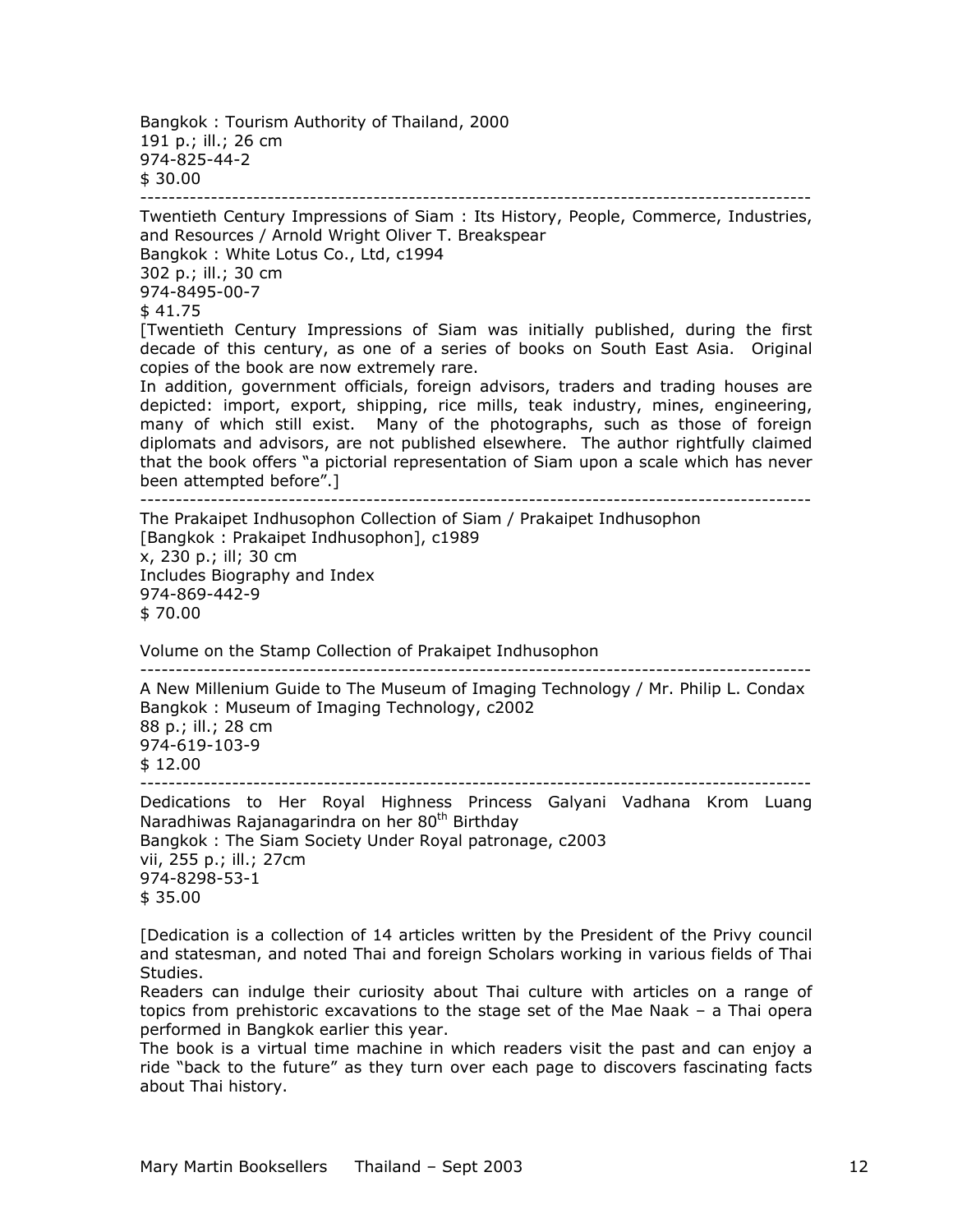Three articles, written by Thai and foreign writers, interpret ancient texts, scuh as the Ramkhamhaeng inscription, to provide new insights into the Sukhothai era.

An interesting article by Dhiravat na Pombejra discusses the Thasai Prince's rebellion of 1642, which is considered to be a forgotten event in Ayutthayan history. The writer compares accounts by Siamese royal chronicles with the journal of the Dutch East India company to establish common ground and discrepancies in the story of how a young prince attempted to overthrow king Prasatthong.

Featuring a rare anonymous pamphlet published in London in 1690, an article by Michael Smithies takes a closer look at a French chronicle of the revolution in Siam in 1688 and the expulsion of the French out of the Kingdom.

In addition, there are two interesting essays that take readers on a journey to bygone Bangkok.]

-----------------------------------------------------------------------------------------------

# **LAW**

Legal Foundations for Pubic Consultation in Government Decision – Making / Edited by Kenneth J. Haller, Patcharee Siroros Bangkok : Executive Pubic Administration Foundation and Program, c2003 xix, 333 p.; 21cm 974-7799-06-5 1. Public Participation 2. Government decision – Making 3. Citizen's rights \$ 10.00 ----------------------------------------------------------------------------------------------- Constitution of the Kingdom of Thailand : B.E. 2540 (1997) / Commended by Viriya Gajaseni, Boonroum Tiamchan Bangkok : Sutra Paisal Law Media, 2002 v.; 26cm  $$15.00$ ----------------------------------------------------------------------------------------------- The Civil Procedure Code of Thailand (Thai – English) / Suchart Jiwachart and Lertchai Jiwachart Thailand : Nitibannagarn 172 p.; 27cm 974-447-109-3 \$ 20.00 ----------------------------------------------------------------------------------------------- **LINGUISTICS**  Akha – English – Thai Dictionary / Paul Lewis Thailand : Development and Agricultural Project for Akha [DAPA] 707 p.; 23cm. In Two Sections I. Akha – English – Thai II. English – Akha \$ 40.00 Selected papers from the international symposium on Language and Linguistics / Edited by Pintip Tuaycharoen Thailand : Faculty of Humanities, Chiang Mai University, c1984 262 p.; ill; 25cm \$ 29.50

[This volume is a collection of selected papers from the international symposium on Language and Linguistics held in Chiang Mai, Thailand, 11-14 January 1984.]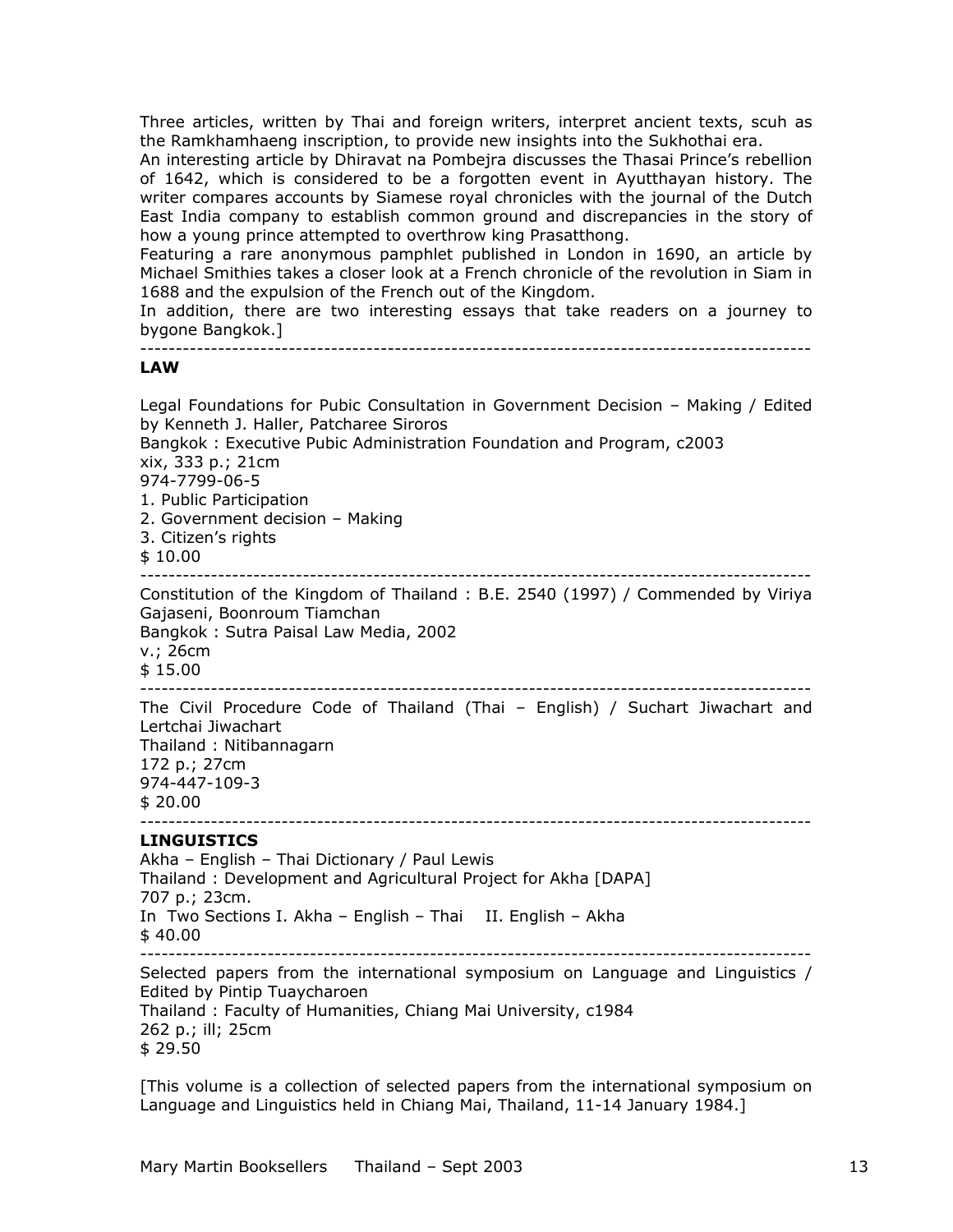-----------------------------------------------------------------------------------------------

The Modern English-Mon Dictionary / Compiled by Nai Tun Way Thailand : Open Society Institute Burma Project, 1997 xxxxxxiv, 498 p.; 25cm. \$ 80.00

-----------------------------------------------------------------------------------------------

Basic Lao : Part 1 / T.Hoshino Thailand : Siam Communications Ltd \$ 16.00

[This book represents the first serious attempt to produce a practical Lao language text-book for English speaking foreigners intending to use the language. It differs from the normal run of language textbooks in two respects.

First there are no phonetics. The author believes that it is quicker and more accurate to learn by using written Lao rather than include an intermediate step which is both time consuming and misleading.

Second because you are learning the Lao 'alphabet' simultaneously with the sounds, the course teachers you to read and write as well. You will discover how important this is when you realize that previously unintelligible signs take on meaning and thereby lock the letters and the sounds into your memory.]

-----------------------------------------------------------------------------------------------

Minor Mlabri : A Hunter-Gatherer Language of Northern Indochina / Jorgen Rischel Copenhagen S : Museum Tusculanum Press, University of Copenhagen, [Supported by The Carlsberg Foundation], c1995

367 p.; 25cm 87-7289-294-3 \$ 56.75

-----------------------------------------------------------------------------------------------

The Phonetics of Wa : Experimental Phonetics, Phonology, orthography and sociolinguistics / Justin Watkins Australia : Pacific Linguistics , Research School of Pacific and Asian Studies, 2002 xxvii, 226 p.; ill; 25cm. 0858834863 Wa Language -- Phonetics

 $$47.50$ 

[This is a linguistics phonetic study of the Northern Mon-Khmer language Wa, spoken by about one million people in an area on the border between China's Yunan Province and Burma's Shan State. The aim of this book is to describe the phonetic facts of the sounds of Wa in terms of the simplest segment types without compromising detail, and to illustrate the types of contrasts which distinguish them from one another, so that they may be viewed in a wider, phonetic linguistic, context. It is hoped that sufficient material is presented here to inform a comparison of dialectal variants of Wa and that the instrumental data may be of value in comparing a sound in Wa with similar sounds in other languages.

This study aims to be accessible to all those who are interested by the relevance of phonetics to linguistics. It is hoped that certain sections, in particular the background information and the discussion of topics relating to the historical phonology of Wa may be of interest to a wider readership, namely Mon-Khmerists, those working on other minority languages of South East Asia or elsewhere, or those with a general interest in Wa language, culture or society.]

-----------------------------------------------------------------------------------------------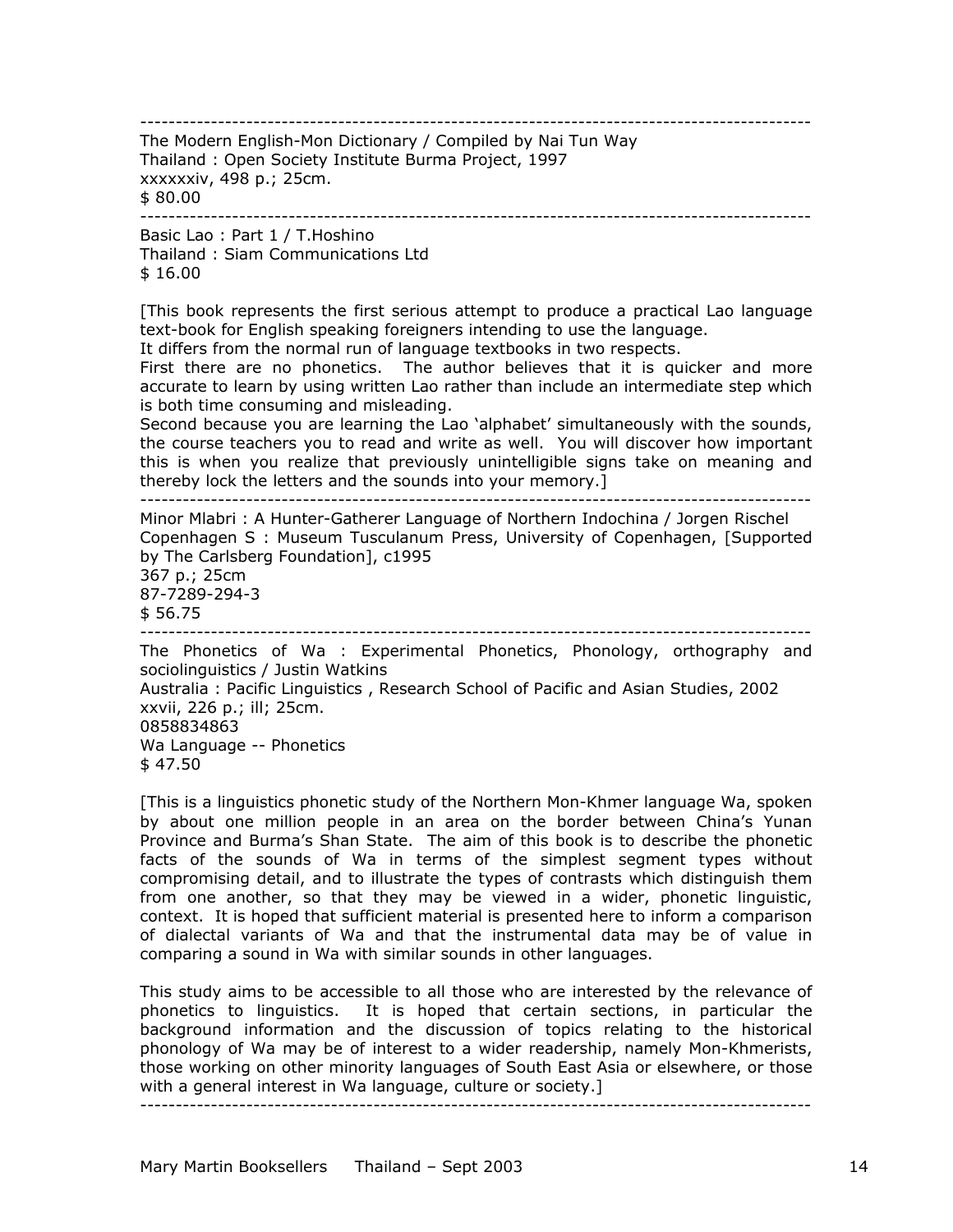Kam Chinese Thai English Dictionary Thailand : Institute of Language and Culture for Rural Development, 2000 xxiii, 330 p.; ill; 25cm. \$ 35.00

[The Kam-Chinese-Thai –English dictionary is the fourth publication of the collaborative project between the institute of language and culture for Rural Development [ILCRD], Mahidol University and the Kam-Tai Institute, Central University for Nationalities [CUN], Beijing, PR China.

The dictionary is an attempt to compile the Kam lexical entries and their equivalent meanings in Chinese, Thai, and English. The compilation started in 1996 and ended in 1998. The lexical entries were collected from Mr.Yang Quan who speaks the Tongdao variety of Kam spoken in Hunan province. The data were checked with Mr.Tongyin from the same country.]

----------------------------------------------------------------------------------------------- A Phonological study of Yangon Burmese / Nitasakorn Shiwaruwangrote Bangkok : Mahidol University, 2000 ix, 219 p.; ill; 30cm. 974-664-483-1  $$40.00$ 

[A Thesis submitted in partial fulfillment of the requirements for the degree of Master of Arts [Linguistics] Faculty of Graduate Studies, Mahidol University.]

-----------------------------------------------------------------------------------------------

Lao-Thai-English Dictionary Bangkok : Department of Linguistics, 1997 762 p.; 21cm. 974-553-758-6 \$ 35.00 -----------------------------------------------------------------------------------------------

The Modern Mon-English Dictionary / Compiled by Nai Tun Way s.n :Open Society Institute Burma Project, 2000 xxxiv, 1308 p.; ill; 21cm. \$ 80.00 -----------------------------------------------------------------------------------------------

# **LITERATURE**

Waiting for the Lady : A Novel / Christopher G. Moore Heaven Lake Press (Dist. Asia Document Bureau Ltd., Bangkok), c2003 342 p.; 23cm 974-90755-6-0 \$ 30.00

[Waiting for the Lady is a vivid novel of political and personal intrigue that draws on today's news and the author's fabled knowledge of the region. It is full of passion and heartache, laced with an intimate understanding of Southeast Asia's human and physical geography. Its descriptions of Rangoon and of the Burmese countryside far to the north call to mind George Orwell and Graham Greene. What they did or their times, Christopher G. Moore does for ours.]

#### -----------------------------------------------------------------------------------------------

### **Official Publications**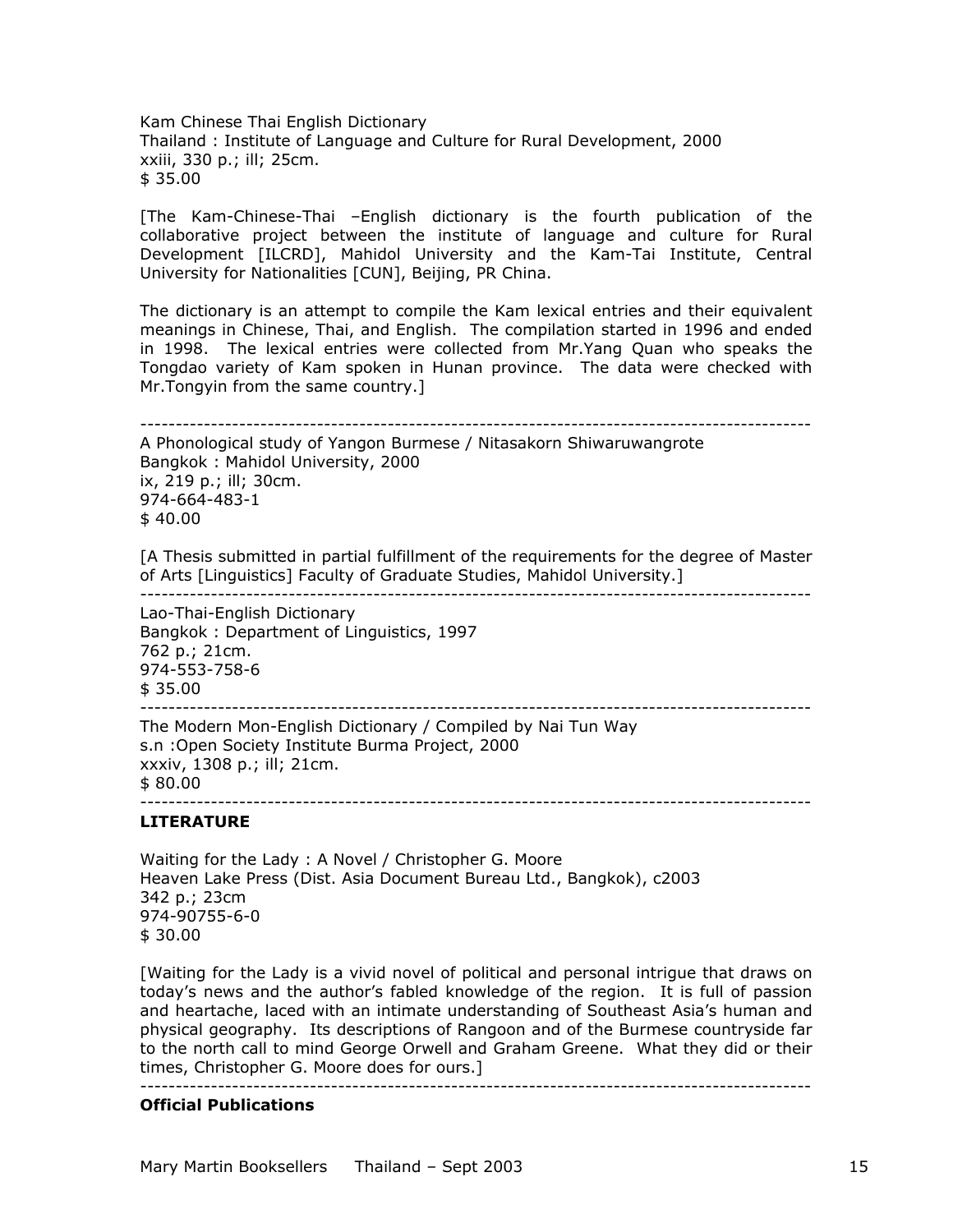Report of the 2002 Household Socio – Economic Survey – Whole Kingdom Bangkok : National Statistical Office, Ministry of Information and Communication Technology, 2003 v.; 29cm 974-060-836-1 \$ 30.00 ----------------------------------------------------------------------------------------------- Thai Economic Indicators 2003 Bangkok : National Statistical Office, Ministry of Information and Communication Technology, 2003 235 p.; 29cm 974-060-832-9 \$ 35.00 Report on the 2002 Survey of Elderly in Thailand Bangkok : National Statistical Office, Ministry of Information and Communication Technology, 2003 235 p.; 31cm 974-060-701-2  $$40.00$ ----------------------------------------------------------------------------------------------- Report of the 2002 Survey of Hotels and Guest Houses Bangkok : National Statistical Office, Ministry of Information and Communication Technology, 2003 264 p.; 29cm 974-060-915-5 \$ 25.00 ----------------------------------------------------------------------------------------------- Report of the 2002 Disability Survey Bangkok : National Statistical Office, Ministry of Information and Communication Technology, 2003 209 p.; 30cm 974-060-424-2 \$ 35.00 ----------------------------------------------------------------------------------------------- Report of the Sport Played and Sport Watching Behaviour Survey 2002 Bangkok : National Statistical Office, Ministry of Information and Communication Technology, 2003 256 p.; 30cm 974-060-959-7 \$ 30.00 ----------------------------------------------------------------------------------------------- Report of the 2002 Household Energy Consumption Survey Bangkok : National Statistical Office, Ministry of Information and Communication Technology, 2003 v.; 30cm 974-060-934-1 \$ 20.00 ----------------------------------------------------------------------------------------------- Report of the Children and Youth Survey 2002 Bangkok : National Statistical Office, Ministry of Information and Communication Technology, 2003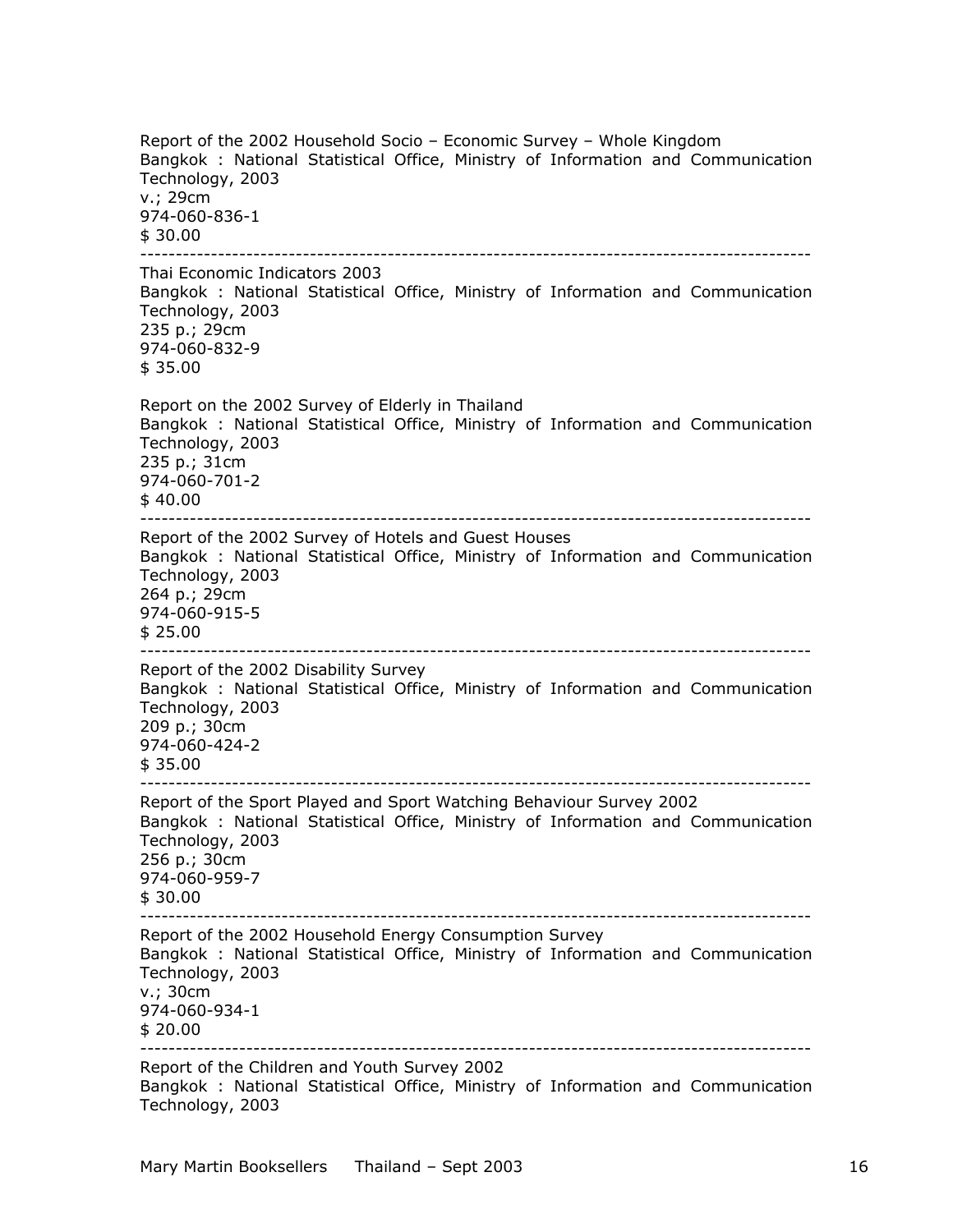292 p.; 30cm 974-060-958-9 \$ 25.00 ----------------------------------------------------------------------------------------------- Report of the Labour Force Survey – Whole Kingdom : Quarter 1 : January – March 2003 Bangkok : National Statistical Office, Ministry of Information and Communication Technology, 2003 278 p.; 30cm ISSN : 0858-0200  $$35.00$ ----------------------------------------------------------------------------------------------- **POLITICS**  Political and Military tasks of the free-thai movement to regional national sovereignty and independence / Pridi Banomyong Thailand : Committees on the Project for the National Celebration on the Occasion of the Centennial Anniversary of Pridi Banomyong, Senior Statesman[private sector], 2001 75 p.; ill; 21cm

974-7833-88-3 \$ 10.00

-----------------------------------------------------------------------------------------------

Modern Thai Monarchy and cultural politics : The acquittal of Sulak Sivaraksa on the charge of lese Majeste in Siam 1995 and its consequences / Edited by David **Streckfuss** Bangkok : Santi Pracha Dhamma Institute, c1996 xiv, 180 p.; 21cm 974-260-126-7 \$ 12.00 -----------------------------------------------------------------------------------------------

Democratization in Indonesia : Report of the 1999 Election Observation Mission 25 May –10 June 1999 / Evelyn Balais – Serrano Bangkok : Asian Network For free elections [ANFREL], 1999 151 p.; ill; 21cm 974-85824-2-6 \$ 10.00 -----------------------------------------------------------------------------------------------

Thai Foreign policy 1932-1946 / Charivat santaputra  $2^{nd}$  edition Bangkok : Committees on the Project for the National Celebration on the Occasion of

the Centennial Anniversary of Pridi Banomyong, Senior Statesman [Private Sector], 2000 416 p.; ill; 21cm 974-260-176-3

 $$24.50$ 

-----------------------------------------------------------------------------------------------

Thailand in Crisis : A Study of the Political Turmoil of May 1992 / Khien theeravit Bangkok : The Thailand Research Fund and The Institute of Asian Studies Chulalongkorn University, 1997 v, 135 p.; ill; 21cm 974-636-954-7 1.Thailand – Politics and Government ---1992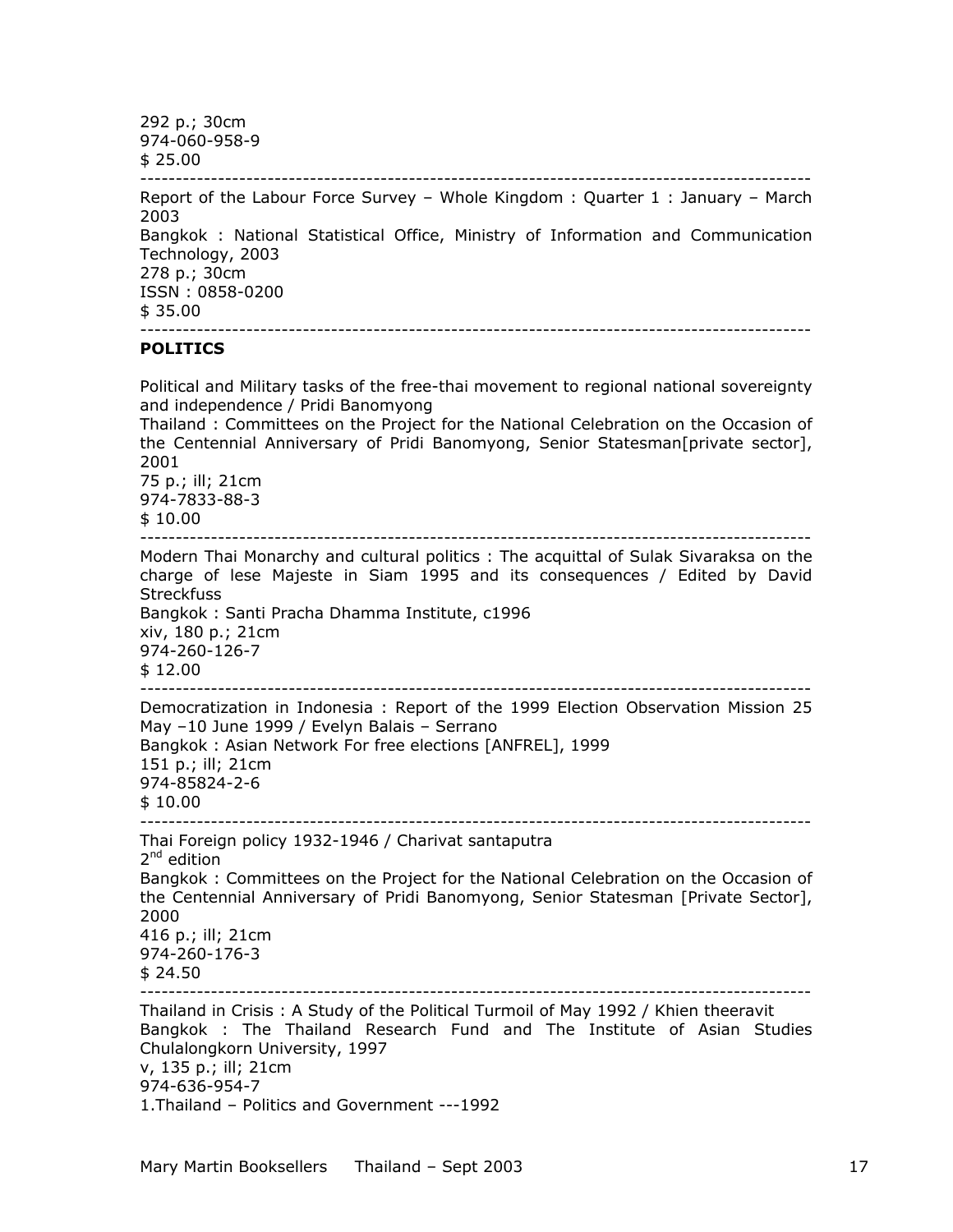I. Chulalongkorn University. Institute of Asian Studies II. Title

\$ 10.00

-----------------------------------------------------------------------------------------------

Twenty – Five Years of Thai – Vietnamese Relationship / Edited by Thanyathip Sripana

Bangkok : Institute of Asian Studies, Chulalongkorn University, 2003

x, 256 p.; ill; 25cm.

974-13-2432-4

1. Vietnamese-Foreign Relation – Thailand I.Title

\$ 12.00

[The seminar on "Twenty-Five years of Thai-Vietnamese Relationship" which was held on 3-4 August 2001 was a success in several respects. First, the seminar was a great occasion to commemorate the twenty-fifth anniversary of the establishment of diplomatic relations between Thailand and Vietnam. Secondly it has strengthened the growing cooperation between Thai and Vietnamese educational institutions, which is now a crucial part of the deepening relationship between the two countries. Finally, it has provided a significant impetus to the development of "Vietnamese studies' in Thailand and "Thai studies" in Vietnam".] -----------------------------------------------------------------------------------------------

 "Brief Encounter": Sino-Thai Rapprochement after Bandung, 1955-1957 / Anuson Chinvanno Bangkok : International studies center, Institute of Foreign Affairs, c1991 58 p.; 25cm

Includes Bibliography  $$5.00$ 

-----------------------------------------------------------------------------------------------

A Quantitative analysis of socio-economic, distributional, and political effects on voting turnout in Thailand 1976-1979 / Gary S.Merritt Suwannarat S.L. : S.N. xii, 301 p.; ill; 31cm. Includes Bibliography \$ 15.00 -----------------------------------------------------------------------------------------------

#### **RELIGION – BUDDHISM**

Samadhi in Buddhism / Phra Dhammapitaka  $2<sup>nd</sup>$  edition Thailand : Buddhadhamma Foundation, 2002 73 p.; 21cm 974-7892-19-7 \$ 10.00

[Buddhadhamma strongly emphasizes the importance of sati at every level of ethical conduct. Conducting one's life or one's Dhamma practice constantly governed by sati is called 'appamada' or heedfulness. Appamada is of central importance to progress in a system of ethics, may be expanded on as implying constant care and circumspection, not allowing oneself to stumble into harmful ways not allowing oneself to miss any opportunity for betterment, a clear awareness of what things need to be done and what left undone; continual attention to and appreciation of one's duties; non-negligence; and performing one's daily tasks with sincerity and with unbending effort towards improvement…]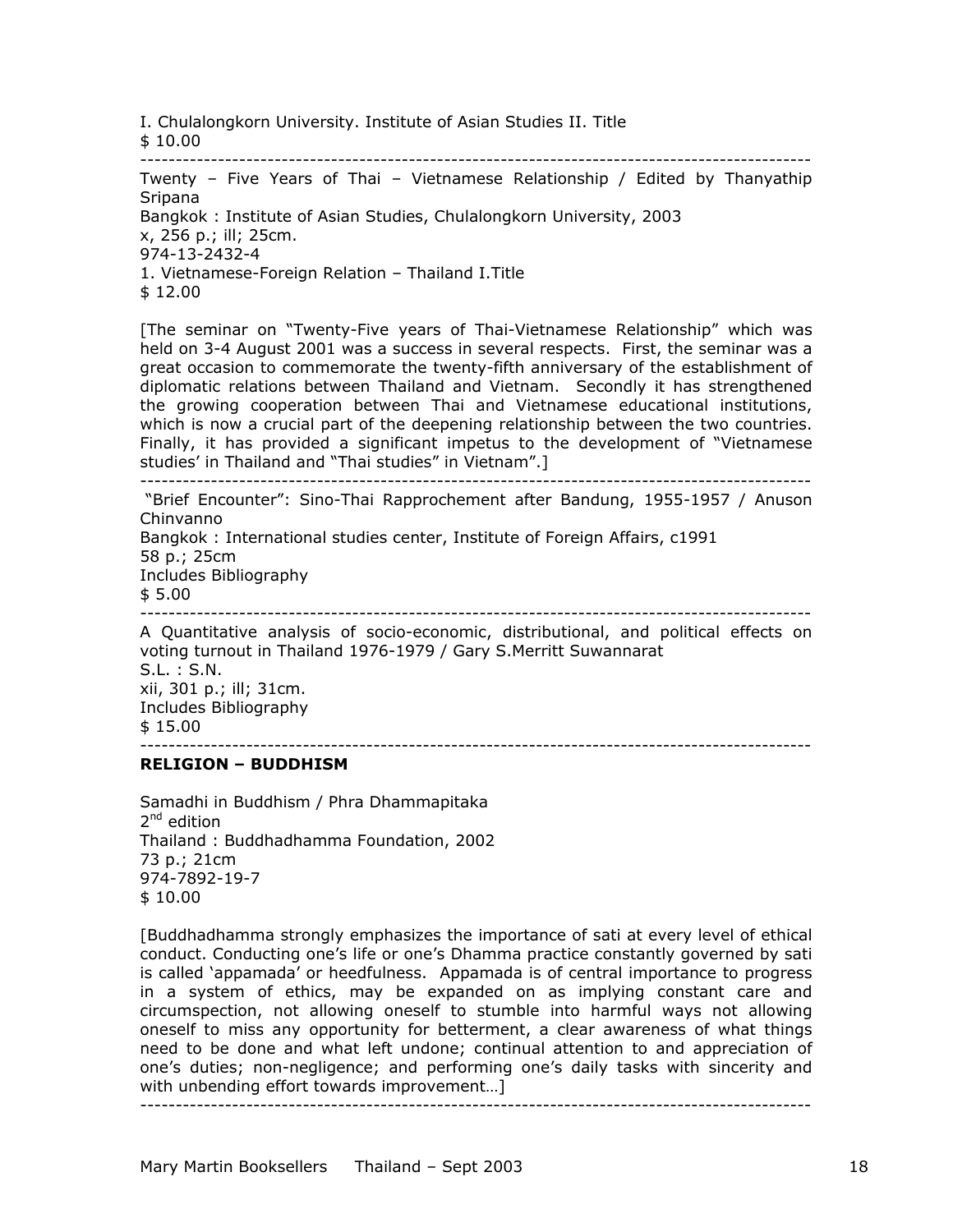Socially Engaged Spirituality : Essays in Honor of Sulak Sivaraksa on His  $70<sup>th</sup>$ Birthday / Edited by David W. Chappell Bangkok : Sathirakoses – Nagapradipa Foundation, (Dist. Suksit Siam), c2003 712 p.; 22cm 974-260-203-4 \$ 28.00 ----------------------------------------------------------------------------------------------- Monastic Discipline : Vinaya and Orthodox Monasticism an attempt at Comparison / George A. Sioris Chiang Mai : The Knowledge Center, 2002 373 p.; 22cm Includes Bibliography 974-85441-3-3

\$ 20.00

[The main objective of the present study is to compare the Monastic Code of Buddhism to the equivalent traditions of Orthodoxy. But in comparative efforts, the broader the target, the greater the dangers of aberrations. Therefore, some adjustment of focus in necessary : The comparison between Vinaya as evidenced in Theravada countries, especially Thailand, and monastic discipline of Eastern Christianity, particularly as evidenced in the Greek world.

For such an effort to acquire a certain degree of legitimacy, one has to go beyond mere clauses of Discipline, to be familiar with the general trends of monasticism, Eastern and Buddhist and with the basics of least of the respective doctrines. Disciplinary rules are not floating over a vacuum but they are closely linked to the broader structures of monastic systems and relevant religious ideas.] -----------------------------------------------------------------------------------------------

Central Thai Buddhism and Modernization An academic Study / Paul James Rutledge Thailand : Dhammapradipa Association, 1992 92 p.; 30cm Includes Bibliography and Map 974-8359-66-2 \$ 10.00 [First edition issued in Honour of the  $60<sup>th</sup>$  Birthday Anniversary of H.M. Queen Sirikit of Thailand, 1992(2535 Buddhist Era)] -----------------------------------------------------------------------------------------------

# **SCIENCE**

Science and Technology with Thai Rice Bangkok : Public Information Department Thailand's National Science and Technology Development Agency, 2003 155 p.; ill; 29cm. 974-229-493-3 \$ 25.00 -----------------------------------------------------------------------------------------------

# **SOCIOLOGY**

The Organization of Thai Society in the Early Bangkok Period, 1782-1873 / M.R. Akin Rabibhadana Thailand : Wisdom of the Land Foundation and Thai Association of Qualitative Researchers, 1996 XXXIII, 304 p.; 21cm Includes Bibliography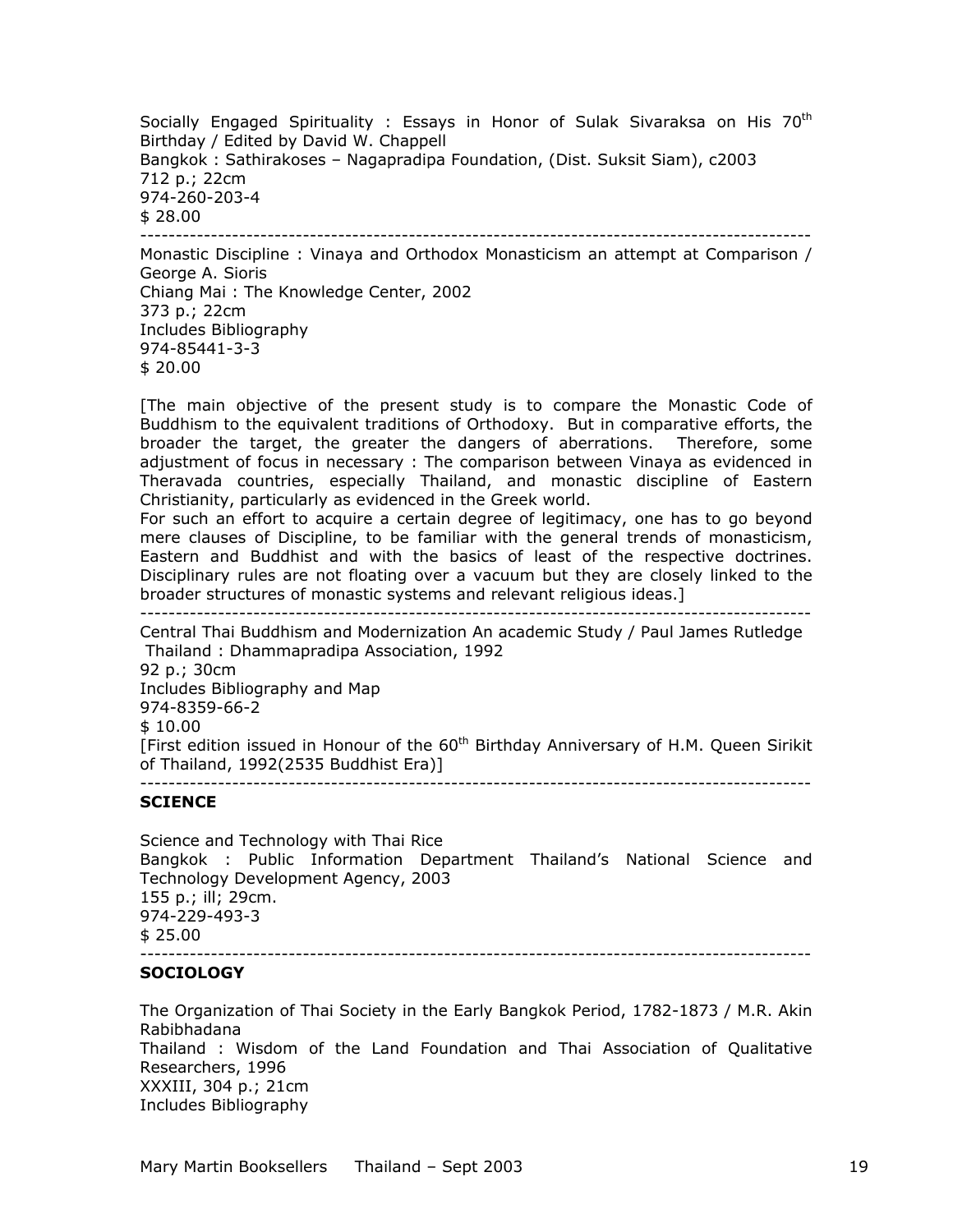974-8364-79-8

\$ 20.00

-----------------------------------------------------------------------------------------------

Southeast Asian Images : Towards Civil Society? / Niels Mulder Chiang Mai : Silkworm Books, c2003 ix, 235 p.; 21.5cm Includes Bibliography and Index 974-9575-03-2 1. Social Problems

\$ 19.80

[This unusual study discloses the public discourse among educated, urban Southeast Asian in Thailand, Indonesia, and the Philippines, and considers how these people conceive of their society and its problems and process. It examines basic patterns of thought, the interpretation of observed behavior, the opinions of public intellectuals, and the diagnoses of novelists. Together these provide the basis for evaluating whether or not an activist civil society can develop. Because of the muddled situation prevailing in the countries under scrutiny, the emergence of a public committed to change seems to be a necessary condition for strengthening the society and civilizing the state.]

-----------------------------------------------------------------------------------------------

Daughters of Development : The Stories of Women and the Changing Environment in Thailand / Sinith Sittirak Bangkok : Women and Environment Research Network in Thailand, c1996 xxiii, 155 p.; ill.; 21cm 974-89314-0-14 \$ 12.00

[This Book is, on one hand, a feminist critique of the 'Western' concept of development which has brought profound changes that have affected the role of Thai women during the past three decades. On the other hand, in order to find the appropriate development path on our own ground, this study is a preliminary effort to rediscover and rehabilitate traditional indigenous knowledge as an important basis for empowering Thai women and re-establishing the foundation of reciprocity in the North-South dialogue. Central to this framework is the recognition that 'development' is part of that universalizing process which imposes sameness by speaking for or naming the 'other' and by excluding difference.] -----------------------------------------------------------------------------------------------

Nice or Nasty : Food Choice, Food Law and Health in South East Asia / John Candlish and Chee-Hong Tan Singapore : Thomson Learning (a division of Thomson Asia Pte Ltd), c2003 xiii, 223 p.; 22cm Includes Index 981-243-388-0 \$ 30.00

[Nice or Nasty is an entertaining and informative book with a readable approach to a topic that is extremely important to all societies, namely food choice, in relation to its regulation by law, custom and beliefs, and its health and disease aspects. The focus is on South East Asia with its half a billion people and diverse food choice. Everyone who is interested in food will find this book useful. It should be of particular appeal to public health doctors, nutritionists, toxicologists, biochemists, agronomists, geneticists, lawyers, economists and advertising agents.]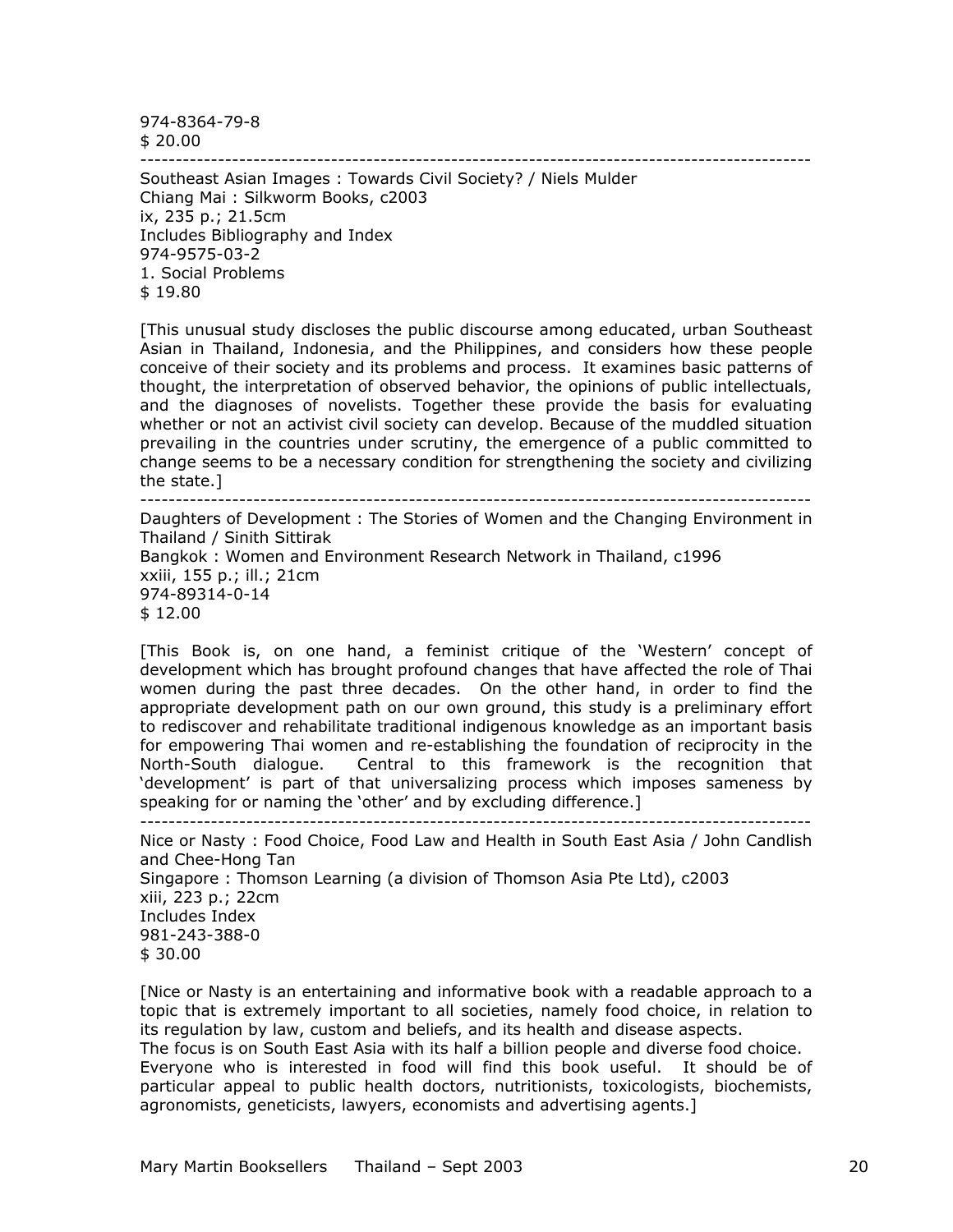----------------------------------------------------------------------------------------------- Care and Protection of Children Among Thai Muslim Families / Aree Jampaklay Thailand : Institute for Population and Social Research Mahidol University, c 1999 vi, 63 p.; 25cm IPSR Publication No.236) 974-662-318-4 1. Children – Thailand 2. Muslims – Thailand \$ 5.00 ----------------------------------------------------------------------------------------------- An Annotated Bibliography on Indochinese Refugee Repatriation / Peter Mcguinness Bangkok : Indochinese Refugee Information Center (IRIC), Institute of Asian Studies, 1993 I, 66 p.; 29 cm Occasional Paper Series No./005 Includes Index 974-583-281-2 \$ 6.00 Social Challenges for the Mekong Region / Editors Mingsarn Kaosa-ard John Dore Thailand : Social Research Institute, (White Lotus) Bangkok ,c 2003 xi, 448 p.; 24 cm 974-480-42-9 \$ 30.00 ----------------------------------------------------------------------------------------------- Chinese Women in the Thai Sex Trade / Vorasakdi Mahatdhanobol Bangkok : Asian Research Center for Migration, Chinese Studies Center, Institute of Asian Studies Chulalongkorn University, 1998 112 p.; 24 cm 974-639-315-4 1.Prostitutes. 2.Sex crimes \$ 10.00 ----------------------------------------------------------------------------------------------- Health System in Transition : Contemporary Health Issue No. 1/95 Thailand : Health Systems Research Institute, c1995 ii, 96 p.; 29 cm 974-7759-36-5 \$ 5.00 ----------------------------------------------------------------------------------------------- Violence Against Women In Thailand : Development of Database and Indicators / Suteera Thomson Vichitranonda Maytinee Bhongsvej Bangkok : Gender and Development Research Institute, Association for the Promotion of the Status of Women 31 p.; 24 cm \$ 10.00 ----------------------------------------------------------------------------------------------- Thailand Public Health 2003 5<sup>th</sup> Edition Bangkok : Alpha Research Co., Ltd., c2003 viii, 444 p.; 29 cm Includes Index 974-91269-7-1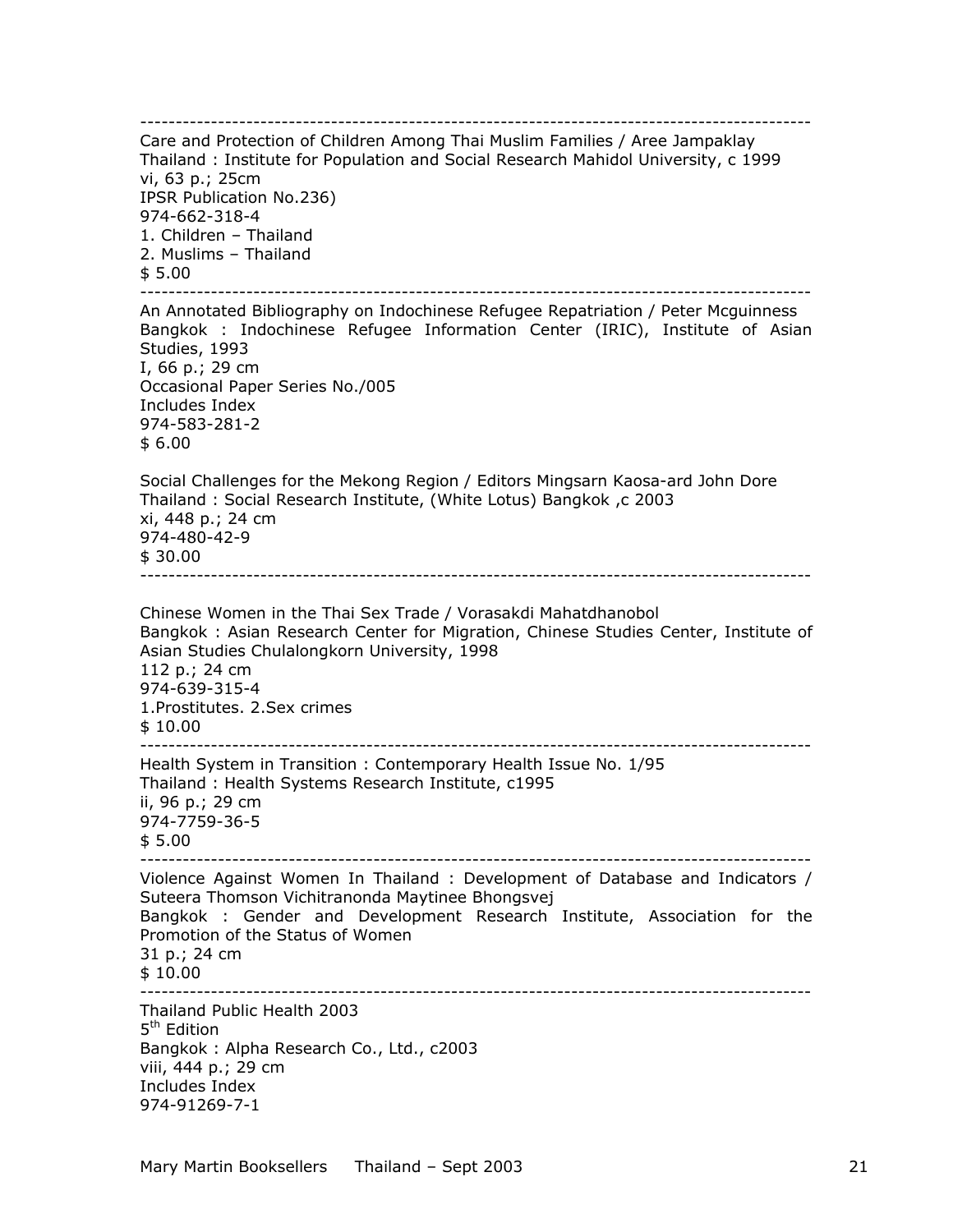1. Public Health – Thailand \$ 48.00 ----------------------------------------------------------------------------------------------- Tunneling The Dead End : Gender Dimensions in Domestic Violence / Maytinee Bhongsvej, Suteera Thomson Vichitranonda Bangkok : Gender and Development Research Institute, Association for the Promotion of the Status of Women 59 p.; 24 cm \$ 10.00 ----------------------------------------------------------------------------------------------- Population Policy And Programmes In Thailand : 1929- Present / Kua Wongboonsin Bangkok : Institute of Population Studies, c1995 I, 61 p.; 29 cm IPS Publication no. 220/95 974-631-208-1  $$5.00$ ----------------------------------------------------------------------------------------------- Estimated Generation Life Tables for Thailand of Five-Year Birth Cohorts : 1900-2000 / Pramote Prasartkul Uthaithip Rakchanyaban Thailand : Institute for Population and Social Research Mahidol University, C 2002 49 p. 26 cm IPSR Publication No.261 974-05-0033-1 1. Cohort analysis. 2. Demography – Thailand 3. Generation, Alternating – Estimates. \$ 7.00 ----------------------------------------------------------------------------------------------- Youth In Contemporary Thailand : Results From The Family And Youth Survey / Chai Podhisita Umaporn Pattaravanich Thailand : Institute for Population and Social Research Mahidol University, c1995 X, 107 p.; 25 cm IPSR Publication No. 197 974-588-231-3 1.Youth—Thailand 2.Health and hygiene 3.Employment 4.Sexual behavior 5.Domestic relation. \$ 7.00 ----------------------------------------------------------------------------------------------- Prospects for Increased Condom Use in Marital Unions in Thailand / John Knodel Anthony Pramualratana Bangkok : Institute for Population and Studies, Chulalongkorn University, c1995 21 p.; 29 cm IPS Publication no.231/95 974-632-622-8 \$ 5.00 -----------------------------------------------------------------------------------------------

Mortality Trends And Levels To Verify The Aids Epidemic in Thailand : Analysis from Death Registration Statistics, 1984-1997 / Wassana Im-em